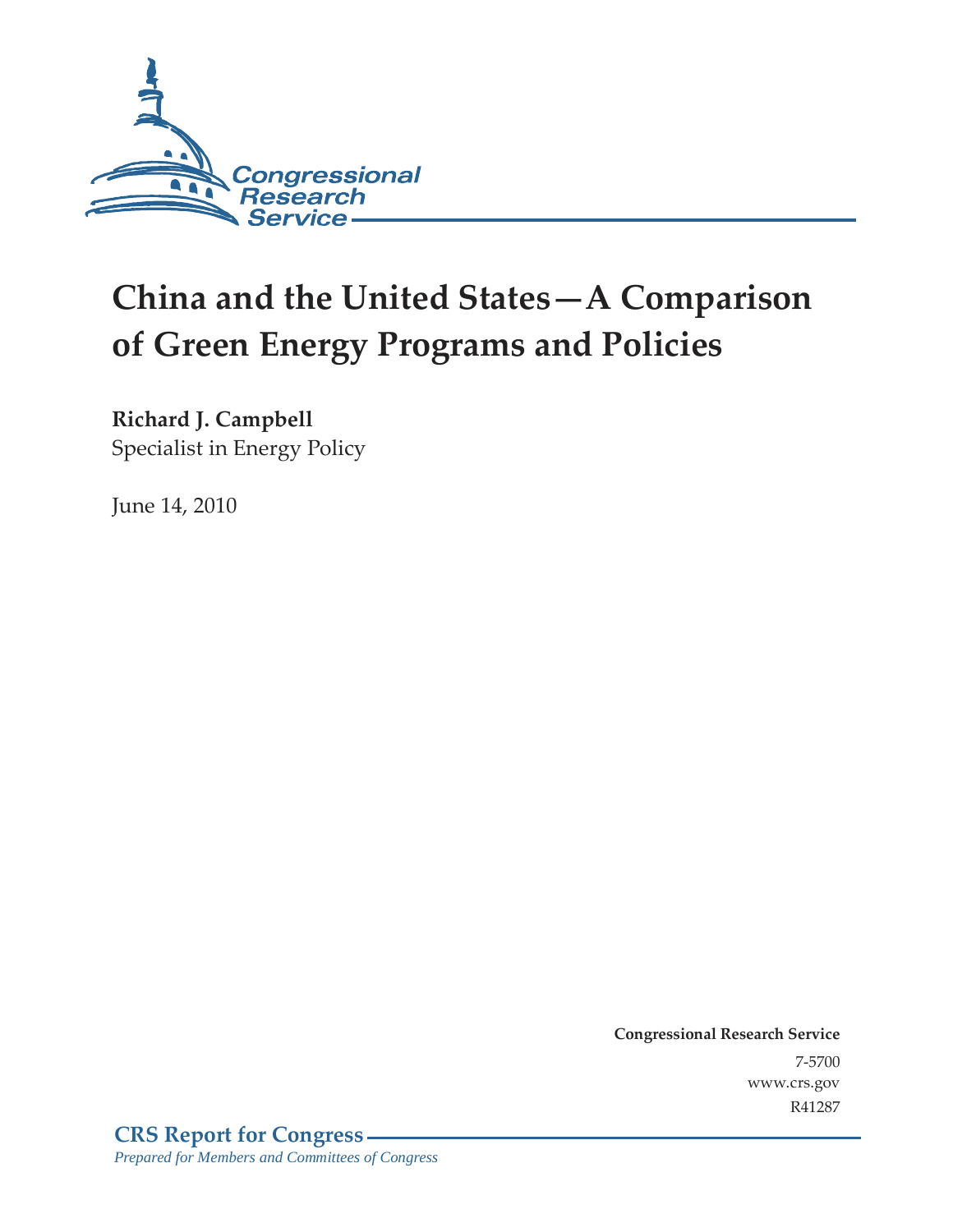## **Summary**

China is the world's most populous country with over 1.3 billion people. It has experienced tremendous economic growth over the last three decades with an annual average increase in gross domestic product of 9.8% during that period. This has led to an increasing demand for energy, spurring China to add an average of 53 gigawatts (GW) of electric capacity each year over the last ten years to its power generation capabilities.

China essentially functions as a "command and control" economy. The national government owns or controls many of the country's industries and enterprises, and sets goals for economic development in the periodic Five Year Plans. China's industries and enterprises are expected to comply with the goals set in the national government's economic plan. China has set ambitious targets for developing its non-hydropower renewable energy resources with a major push of laws, policies, and incentives in the last few years. The wind power sector is illustrative of China's accomplishments, as installed wind power capacity has gone from 0.567 GW in 2003 to 12.2 GW in 2008. Plans already exist to grow China's wind power capacity to 100 GW by 2020. A similar goal exists for the solar photovoltaic power sector which China intends to increase generating capacity from 0.14 GW as of 2009 to over 1.8 GW by 2020. China recognizes that given the growing demand for energy at home, developing its domestic renewable energy industry and building manufacturing capacity can lead to advantages in future export markets.

However, energy efficiency and conservation are officially China's top energy priority. These are considered the "low-hanging fruit" in the quest to reduce energy use and cut demand. Energy conservation investment projects have priority over energy development projects under the Energy Conservation Law of 1997, with government-financed projects being selected on "technological, economic and environmental comparisons and validations of the projects."

The key piece of legislation in recent years for advancing renewable electricity in China is the Renewable Energy Law of 2005. The law was designed to "promote the development and utilization of renewable energy, improve the energy structure, diversify energy supplies, safeguard energy security, protect the environment, and realize the sustainable development of the economy and society." Renewable energy is subsidized by a fee charged to all electricity users in China of about 0.029 cents per kilowatt-hour (kwh). The fee was originally based on the incremental difference between coal and renewable energy (estimated in China at \$0.044 to \$0.059 per kwh), and goes to the companies which operate the electricity grid and must buy renewable power from project developers.

In contrast, the United States has largely a market-driven economy. Some argue that the United States does not have a comprehensive national policy in place for promotion of renewable energy technologies, with some observers saying that the higher costs of renewable electricity are not conducive to market adoption. However, the reasons for increasing the use of renewable energy are diverse, and include energy security, energy independence, cleaner air, and more recently anthropogenic climate change, sustainability concepts, and economic development. Such goals could reasonably be said to apply both to the United States and China. Pending legislation in the 111<sup>th</sup> Congress contains provisions which could serve to increase power generation from renewable energy by establishing market drivers (such as a national renewable electricity standard) which could catalyze U.S. renewable electricity development.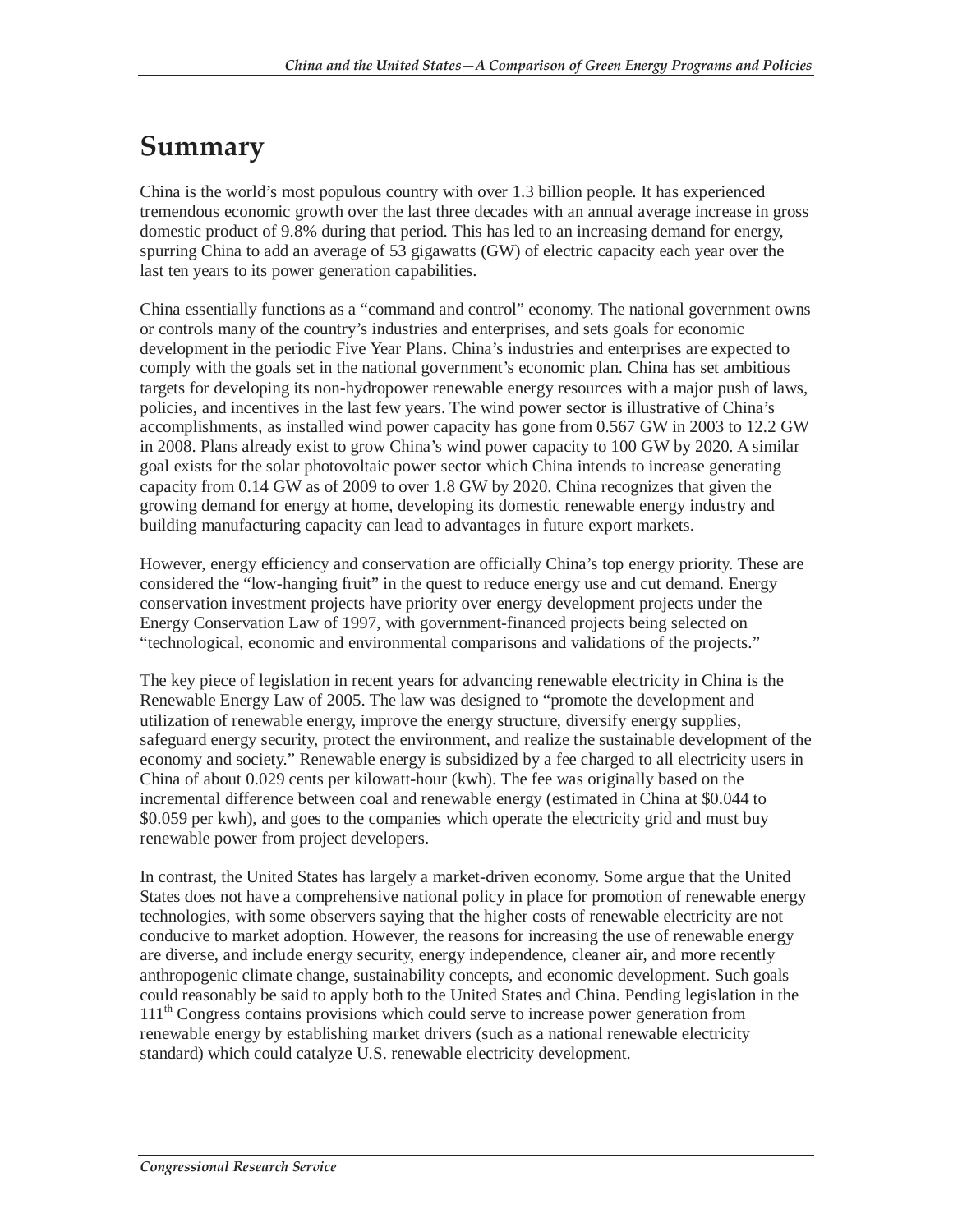## **Contents**

### **Tables**

### Contacts

|--|--|--|--|--|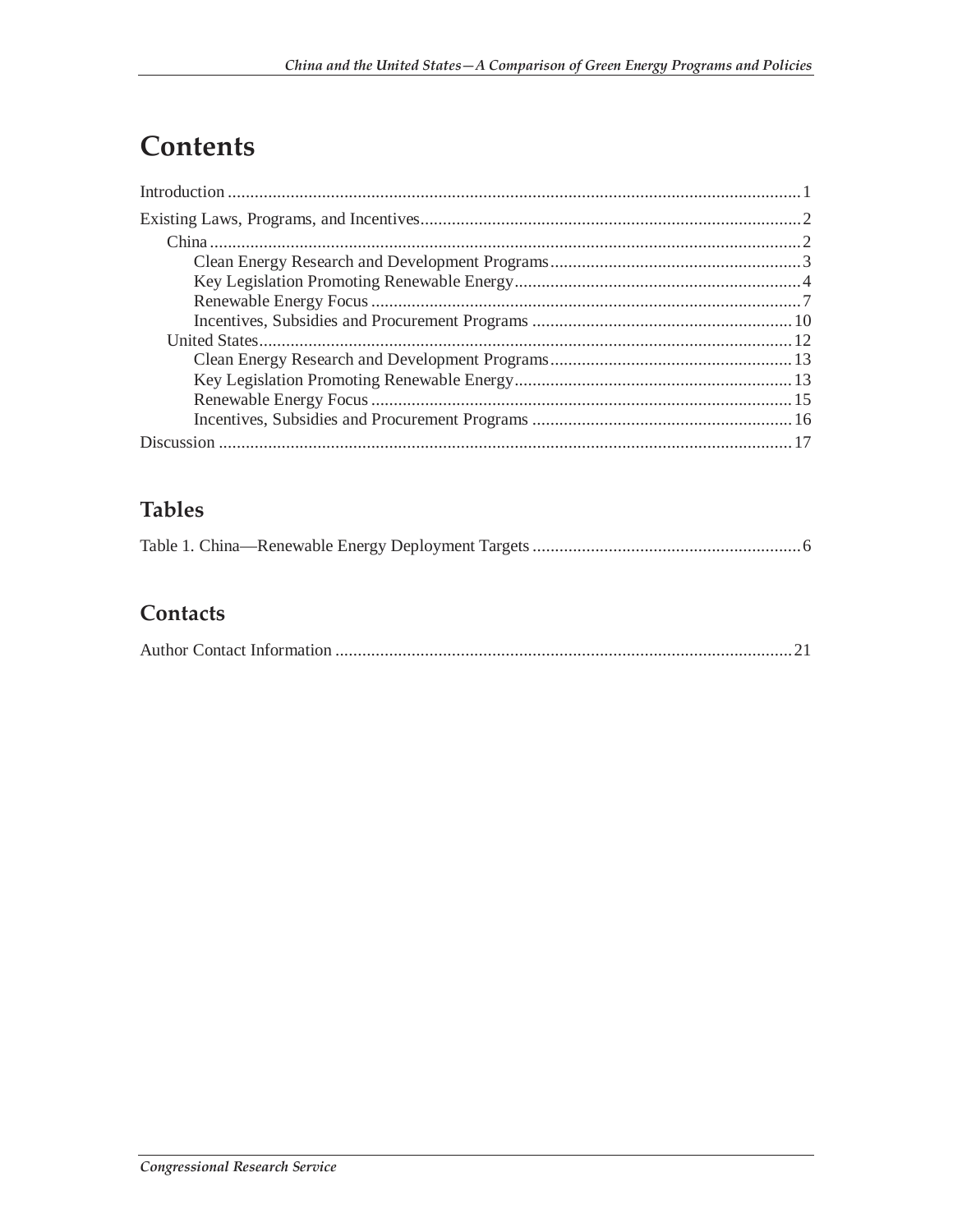## **Introduction**

China is the world's most populous country with over  $1.3$  billion people.<sup>1</sup> It has experienced tremendous economic growth over the last three decades with an average annual increase in gross domestic product (GDP) of 9.8% during that period.<sup>2</sup> This rapid economic growth has led to an increasing demand for energy, spurring China to add an average of 53 gigawatts (GW) of electric capacity each year over the last ten years to its power generation capabilities.<sup>3</sup>

China is also the world's largest producer and consumer of coal, with about half of its coal use being for electricity generation. In fact, coal provides over 70% of China's current electricity needs, and fuels much of the new power generation capacity being built.<sup>4</sup> While many of these new coal plants are among the most technically advanced in the world,<sup>5</sup> the burning of coal results in sulfur dioxide, nitrogen oxides, and particulate emissions which contribute to air pollution, and greenhouse  $\text{gas}^{\bar{6}}$  emissions linked to global climate change.<sup>7</sup> The potential environmental consequences of burning coal are a major reason China has been actively seeking to increase its renewable energy<sup>8</sup> capabilities. Limited domestic reserves of coal, natural gas, and oil (when current rates of use are considered) provides another impetus. However, China's announced intent to rely on domestic, sustainable solutions for its growing energy needs has led to a focus on developing "green" or renewable energy resources, an area in which China has great promise.<sup>9</sup>

China has set ambitious targets for developing its non-hydropower renewable energy resources with a major push of laws, regulations and incentives in the last few years. The wind power sector is illustrative of China's accomplishments, as installed wind power capacity has gone from 567 megawatts (MW) of in 2003 to 12,200 MW in 2008. Plans already exist to grow China's wind power capacity to 100 gigawatts (GW) by 2020. A similar goal exists for the solar photovoltaic

 1 Xinhua News Agency, *China to Keep Population Below 1.37b by 2010* , January 7, 2006, http://www.china.org.cn/ english/2006/Jan/154423.htm.

<sup>2</sup> Roger Ballentine, *China Offers Tips on Using Energy More Efficiently*, Renewable Energy World.com, February 23, 2009, http://www.renewableenergyworld.com/rea/news/article/2009/02/energy-efficiency-tips-from-china-54611.

<sup>3</sup> Energy Information Administration, International Energy Statistics, *Total Electricity Installed Capacity*, http://tonto.eia.doe.gov/cfapps/ipdbproject/IEDIndex3.cfm?tid=2&pid=2&aid=7.

<sup>4</sup> U.S. Energy Information Administration, *China Energy Data and Statistics*, July 2009, http://www.eia.doe.gov/ emeu/cabs/China/Background.html.

<sup>&</sup>lt;sup>5</sup> About 60% of China's new coal plants have a fuel conversion to energy efficiency of about 44%, as compared to the most efficient coal plants in the United States with an efficiency of about 40%. Keith Bradsher, *China Outpaces U.S. in Cleaner Coal-Fired Plants* , New York Times, May 10, 2009, http://www.nytimes.com/2009/05/11/world/asia/  $11$ coal.html? $r=1$ .

<sup>&</sup>lt;sup>6</sup> Greenhouse gases are carbon dioxide, methane, nitrous oxide, hydrofluorocarbons, perfluorocarbons, and sulfur hexafluoride.

<sup>7</sup> National Research Council, *Hidden Costs of Energy: Unpriced Consequences of Energy Production and Use*, October 19, 2009, http://www.nap.edu/catalog.php?record\_id=12794#toc.

<sup>&</sup>lt;sup>8</sup> Renewable energy resources are defined by the U.S. Department of Energy as energy resources that are naturally replenishing but flow-limited. They are virtually inexhaustible in duration but limited in the amount of energy that is available per unit of time. Renewable energy resources include biomass, hydro, geothermal, solar, wind, ocean thermal, wave action, and tidal action. See http://www.eia.doe.gov/glossary/glossary\_r.htm.

<sup>9</sup> Jianxiang Yang , *China Speeds Up Renewable Energy Development*, Global Environmental Institute, October 26, 2006, http://www.worldwatch.org/node/4691.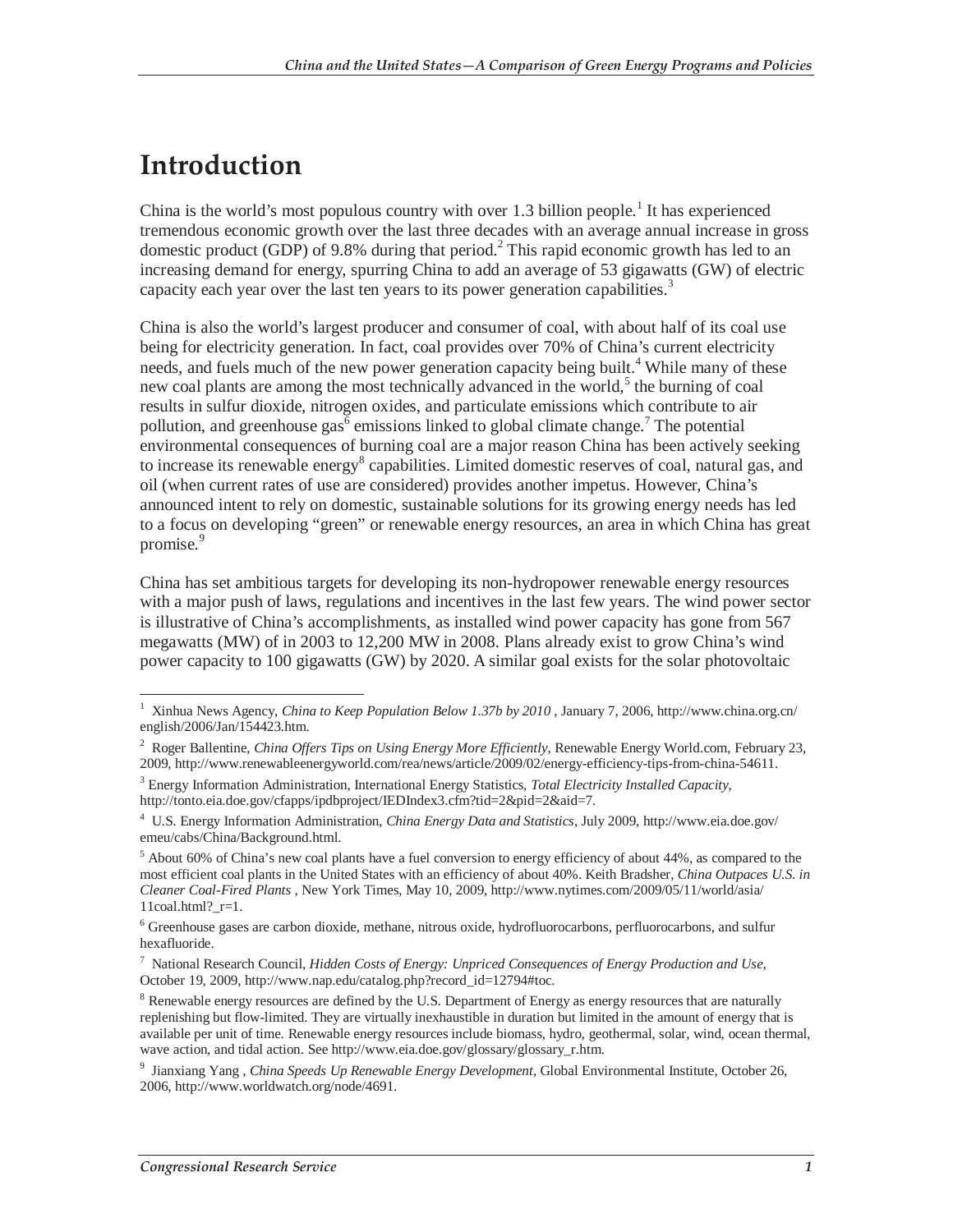(PV) power sector which China intends to increase capacity from 140 MW as of 2009 to over 1.8 GW by 2020.<sup>10</sup> Developing its domestic renewable energy resources also provides a growth opportunity for China's domestic renewable energy technology industries, and can serve to increase its domestic manufacturing capabilities.

This report will look at the laws, programs, and policies encouraging development of wind, solar, and biomass power in China and the United States as the major renewable energy technologies common to both countries. While hydropower is the most developed source of renewable energy in both China and the United States, additional development of conventional hydropower is not a major focus of U.S. or China's renewable energy policy and will not be featured in this discussion. The terms "green" and "renewable" energy are used interchangeably for purposes of this report.

## **Existing Laws, Programs, and Incentives**

Government incentives in the United States and China for renewable energy projects encompass a set of tools which generally depend on where a particular project is on a product development cycle. For example, direct subsides are more often applied earlier in the timeline of research and development (R&D) projects, while tax incentives are generally made available later in a cycle to aid manufacturing ventures or to encourage consumers to adopt the technologies and help to build demand.

### **China11**

As a centrally planned economy with most companies in the energy sector being owned or managed by the national government, China is able to have a direct impact on the development and adoption of clean energy technologies. Most of the large industries in China (such as steel, petrochemicals, and power generation) are comprised of state-owned enterprises which are essentially run by the national government.

There are five power generation companies in China: Huaneng, Guodian, Datang, Huadian, Zhongdiantou. Two utility grid companies exist—the State Grid Corporation covering the 22 provinces in northern and western China, and the Southern Power Grid in the five provinces in southern China. For many years, the National Development and Reform Commission (NDRC) was the regulatory body in China with control over energy prices and project approval, and control over China's renewable energy development. As a result of recent reforms, energy policy strategy in China is now guided at the highest levels by the National Energy Commission (NEC) which is chaired by China's Premier Wen Jiabao.<sup>12</sup>

Large scale investment in clean energy technologies is a relatively recent undertaking for China, with air pollution concerns prompting the first forays into clean energy development. More recent

<sup>-</sup><sup>10</sup> Xinhua News Agency, *China to significantly raise its renewable energy targets*, May 5, p. 2009, http://www.energy-enviro.fi/index.php?PAGE=2584.

<sup>&</sup>lt;sup>11</sup> Official Chinese government (English language) source documents are used when possible. Amounts quoted in dollars use currency conversions in reference documents, and are not adjusted for time-value of money.

<sup>12</sup> China Wind Power Center, *Wind Power Policy*, 2010, http://www.cwpc.cn/cwpc/en/node/6547.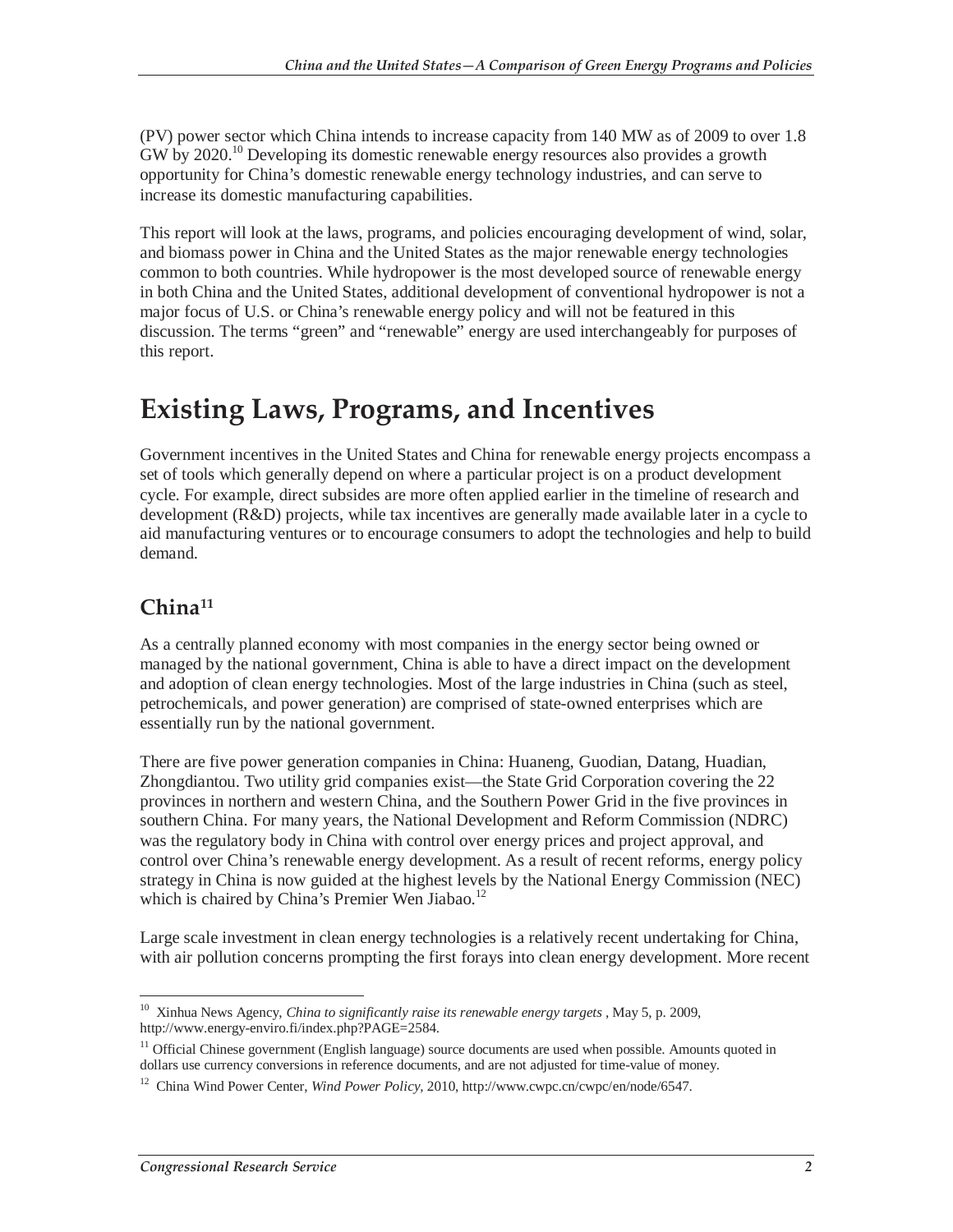attention to mitigating the perceived effects of global climate change have provided additional momentum. Policies for encouraging renewable energy in China are largely driven by the central government, and enacted through national and provincial and local government programs. China led the world in 2009 in renewable energy investment, spending \$34.6 billion, with the United States second in clean energy spending, investing \$18.6 billion.<sup>13</sup>

#### **Clean Energy Research and Development Programs14**

A series of programs promoting research and development of renewable energy technologies were established by China in the last quarter of the past century under the Ministry of Science and Technology. These included the following:

**Key Technology R&D Program:** Initiated in 1982 to address major science and technology issues in economic and social development, this was China's first national R&D program supporting innovation for environmental pollution control and efficient resource utilization for energy and water. Almost \$1 billion was invested between 2001 and  $2005$ <sup>15</sup>

**863 Program**: Known more formally as the "National High-Tech Development Plan," the 863 Program was created in March 1986 to develop a wide range of technology fields. The program focuses on boosting innovation in strategic high technology sectors so that China can gain a foothold in world markets. Its initial objective was to make China independent of financial obligations for foreign technologies, and diversification of research efforts away from purely military themes to civilian and dual-use technologies such as satellites, computers, robotics, biotechnology, energy, and space exploration. The program invested \$3 billion in research from 2001 to 2005, and another \$585 million was approved in 2008 jointly for the 863 and 973 R&D programs.<sup>16</sup>

**973 Program**: The National Basic Research Program focuses on fundamental, basic research and thus complements the 863 Program. Energy and sustainable development have been key features of the 973 Program since its founding at the third meeting of the National Science and Technology Committee in 1997. The program funded 382 projects between 1998 and 2008, with a total investment of \$1.3 billion. $^{17}$ 

**Five Year Plans**: The 10<sup>th</sup> Five Year Plan (for 2001 to 2005) budgeted \$2.4 billion for the implementation of 12 "mega-projects" based on the 863 and National Key Technologies Programs aimed at achieving significant technological breakthroughs for China's industries. The 11<sup>th</sup> Five Year Plan (for 2006 to 2010) identifies energy technologies as a focus of the 863 Program, with hydrogen, fuel cells, energy efficiency, clean coal and renewable energy

<sup>-</sup>13 Pew Charitable Trusts, *Who's Winning the Clean Energy Race?*, March 2010, http://www.pewtrusts.org/ uploadedFiles/wwwpewtrustsorg/Reports/Global\_warming/G-20%20Report.pdf?n=5939.

 $^{14}$ http://www.most.gov.cn/eng/programmes1/200610/t20061009\_36224.htm.

<sup>15</sup> Center for American Progress, *Out of the Runnning?*, March 2010, http://www.americanprogress.org/issues/2010/03/ pdf/out\_of\_running.pdf. (CAP).

 $16$  CAP.

 $17$  CAP.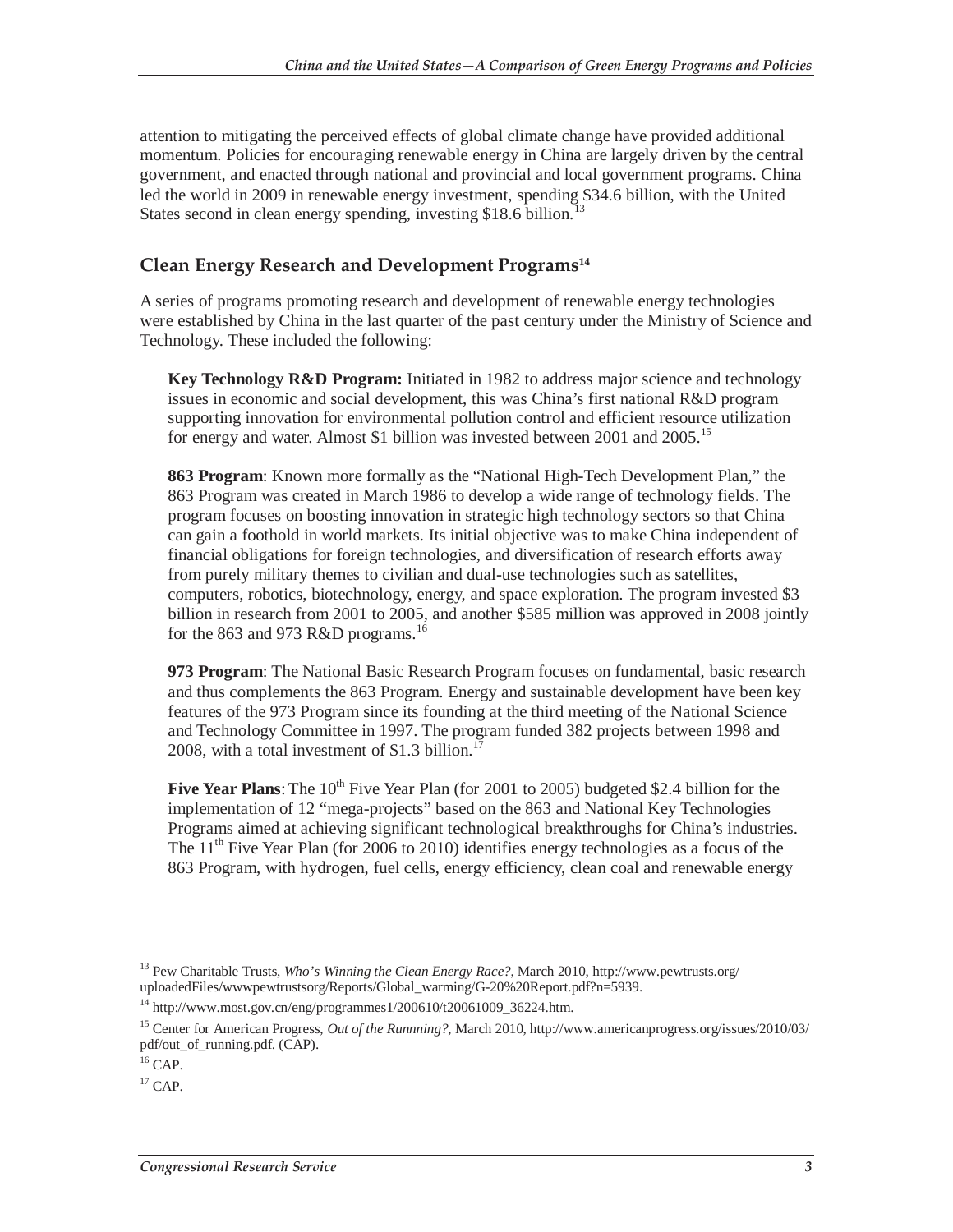focus of \$172 million in funds. The  $11<sup>th</sup>$  Five Year Plan has also made utility-scale renewable energy and new energy development the 973 Program's main focus.<sup>18</sup>

The Five Year Plans are the guide to China's economic growth. Renewable energy is increasingly being linked to China's future wellbeing—both economically and environmentally. The next Five Year Plan will encompass 2011 to 2015, and will likely further formalize the link to green energy with deployment goals and investment.

#### **Key Legislation Promoting Renewable Energy**

Renewable energy had been encouraged by a number of early laws in China, but these were intended more for rural development in distributed generation schemes. Many laws governing renewable energy do not have a lot of details prescribing how the legislation should be implemented. The laws generally state goals or what has to be accomplished, and lay out a framework. The details on how goals will be achieved are determined later, usually by the NDRC.

The main law governing China's power industry is the **Electricity Law of 1995**.<sup>19</sup> It was the first law to place legislative controls on the utility industry, centralizing control of existing regulatory agencies and restructuring state-owned electricity companies. The law was designed to promote the safe development of the electricity industry, and identified renewable energy as a means to develop electrification especially in rural areas.<sup>20</sup>

The **Energy Conservation Law of 1997** was enacted by the Standing Committee of the National People's Congress to guide the use of energy resources, promote energy-saving technologies, and protect the environment. The General Provisions state that "Energy conservation is a long-term strategy for national economic development," and the "state shall encourage and support research and popularization in the science and technology of energy conservation." While energy development and conservation are both being pursued, energy conservation investment projects are given priority over energy development projects under Article 10, with projects under the central government being selected on "technological, economic and environmental comparisons and validations of the projects." Article 11 then directs the State Council and provincial governments to "allocate energy conservation funds from both capital construction and technological restructuring investment funds to support rational energy utilization and development of new and renewable sources of energy." Article 38 of the Law requires government "at all levels" to utilize renewable energy resources sustainably, especially for rural areas. Article 39 focuses on improving energy efficiency in a variety of applications:

The State encourages the development of the following universal energy conservation technologies: (1) promote the wide use of cogeneration of heat and power and district heating, increase the utilization rate of heat and power units, develop heat-cascading technology, combined heat, power and cooling technology and combined heat, power and coal gas technology, and increase the efficiency of thermal energy application in an all-round

<sup>-</sup><sup>18</sup> "The Five-Year Plan for National Economic and Social Development, or the Five-Year Plan, mainly aims to arrange national key construction projects, manage the distribution of productive forces and individual sector's contributions to the national economy, map the direction of future development, and set targets." See http://english.gov.cn/2006-04/05/ content\_245556.htm.

<sup>19</sup> See http://fpc.org.uk/fsblob/448.pdf.

<sup>&</sup>lt;sup>20</sup> Article 48. See http://www.lehmanlaw.com/resource-centre/laws-and-regulations/environment/electric-power-lawof-the-peoples-republic-of-china-1996.html.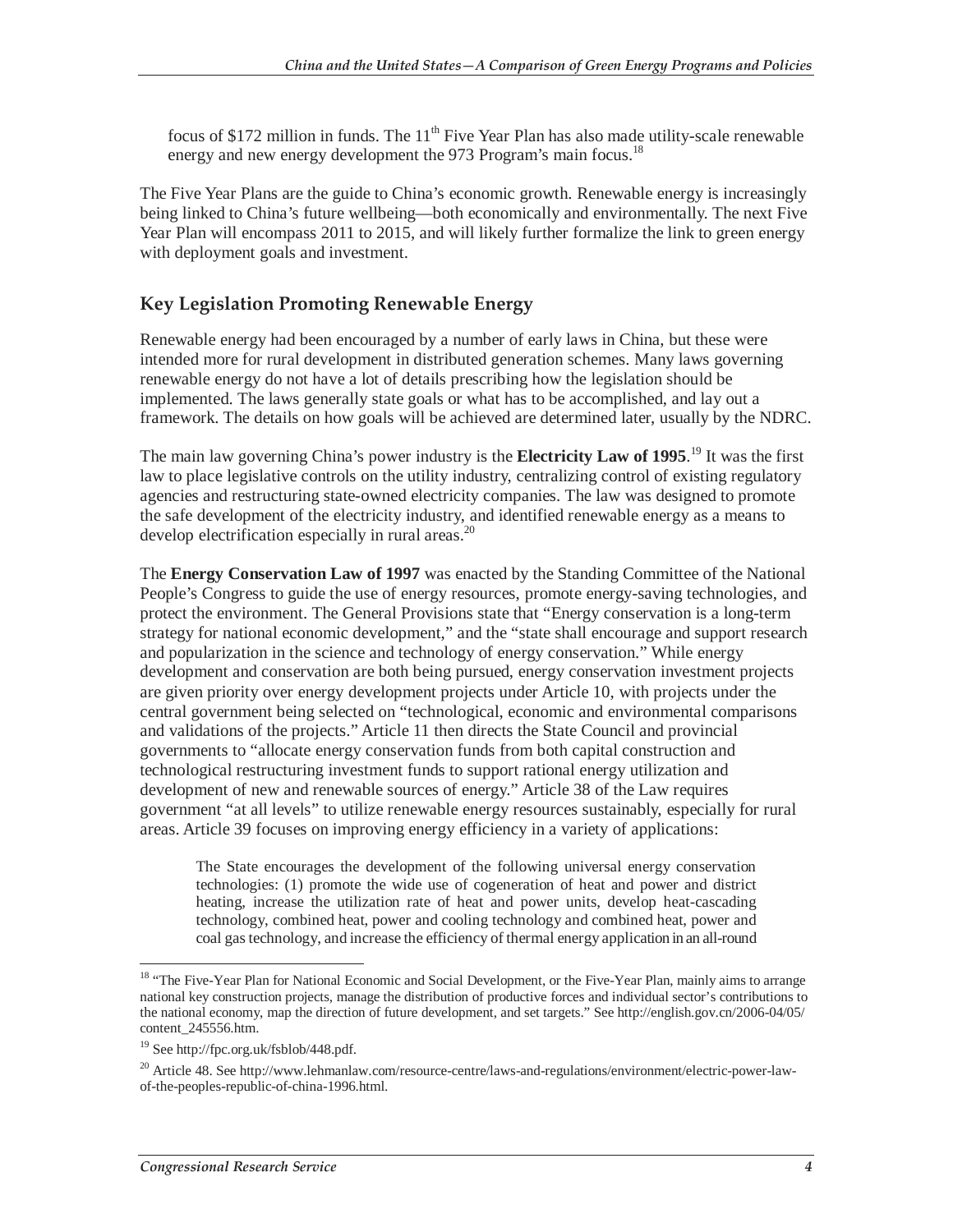way; (2) gradually achieve more-efficient operation of electric motors, fans, pumping equipment and systems; develop adjustable speed motor drives for energy conservation and electric-electronic power saving technology; develop, produce and disseminate the use of high-quality and low-cost energy-efficient appliances and equipment; and increase the efficiency of electric power; (3) develop and disseminate the use of clean coal technologies, including fluidized bed combustion, smokeless combustion, and gasification and liquefaction, that are suited to domestic coals in order to increase coal utilization efficiency; and (4) develop and disseminate other universal energy-efficient technologies that are proved mature and yield remarkable benefits.

Article 40 directs all trades and professions to seek and disseminate energy-efficient technologies or solutions, and to replace outdated technologies and equipment.<sup>21</sup>

The Energy Conservation Law is generally written to consider sustainability while feeding the growth of the economy. Conservation and energy efficiency measures are seen as ways to lower the financial and environmental costs of funding China's growing economy. Demand-side management is also a key feature of China's 2007 Climate Change  $Program<sup>22</sup>$  in reducing the energy intensity<sup>23</sup> of the economy through:

… the development of specific energy conservation plans, the adoption and implementation of technology, economic, fiscal and management policies in favor of energy conservation, the development and application of energy efficiency standards and labeling, the encouragement of R&D, demonstration and diffusion of energy-saving technologies, the importing and absorbing of advanced energy-saving technologies, the creation and employment of new energy conservation mechanisms, and the promotion of key energy conservation projects.<sup>24</sup>

China's  $11<sup>th</sup>$  Five Year Plan requires state-owned enterprises to reduce energy intensity by 20% overall from 2005 levels. Meeting this goal may prove to be a huge challenge. Although China has been able to reduce energy intensity 14.4% from 2005 to 2009, there has been an increase of 3.2% in energy intensity during the first quarter of  $2010^{25}$ 

China's **Law for Prevention and Control of Air Pollution of 2000** also looks to renewable energy as a means of preventing atmospheric air pollution. The law encourages the support and development of clean energy technologies for "solar energy, wind energy and water energy."<sup>26</sup>

However, the key piece of legislation in recent years for moving renewable energy deployment forward is the **Renewable Energy Law of 2005**. 27 The Law was based on goals to "promote the development and utilization of renewable energy, improve the energy structure, diversify energy supplies, safeguard energy security, protect the environment, and realize the sustainable development of the economy and society." The law has several key elements:

-

 $^{21}$  See http://www.china.org.cn/english/environment/34454.htm.

<sup>&</sup>lt;sup>22</sup> See http://www.china.org.cn/english/environment/213624.htm.

 $^{23}$  Energy intensity as consumption per unit of gross domestic product.

<sup>24</sup> National Development and Reform Commission of China, *National Climate Change Program*, June 4, 2007, http://www.china.org.cn/english/environment/213624.htm.

<sup>25</sup> XinHua News, *Stick to Energy Goals*, May 7, 2010, http://news.xinhuanet.com/english2010/indepth/2010-05/07/ c\_13281612.htm.

<sup>&</sup>lt;sup>26</sup> Article 9. See http://www.china.org.cn/english/environment/34422.htm.

<sup>&</sup>lt;sup>27</sup> See http://www.renewableenergyworld.com/assets/download/China\_RE\_Law\_05.doc. (RELaw)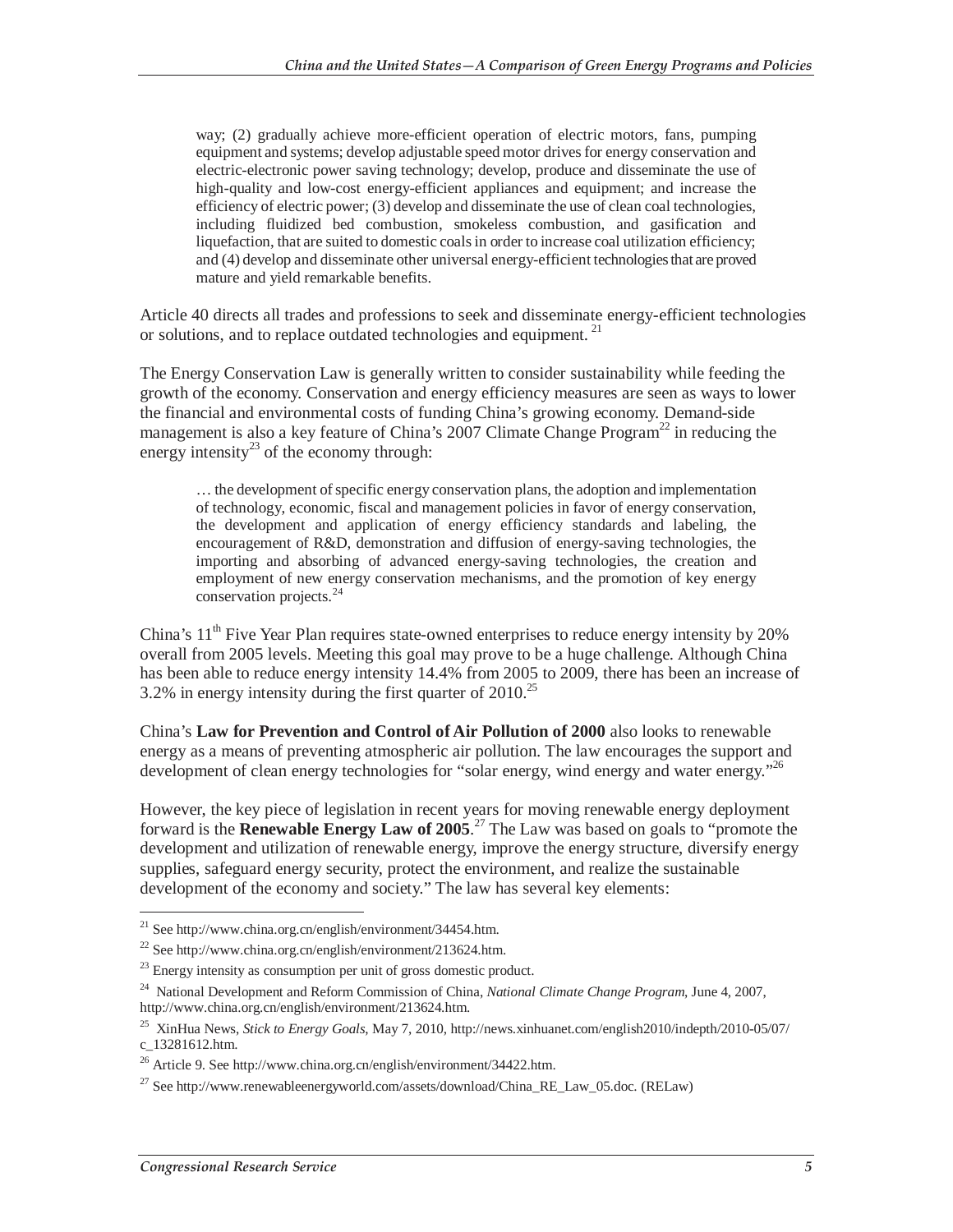- Allows for middle and long-term national targets to be set for the total volume of renewable energy development (Article 7);
- Mandates connection with the grid and the purchase of electricity from licensed renewable energy generators (Article 14);
- Makes available preferential loans with subsidized interest rates (Article 25), and granted tax benefits (Article 26) for renewable energy projects.

While under the provisions of the Law, the "energy authorities of the State Council" are to implement its provisions both locally and nationally, the NDRC developed a **Medium and Long-Term Development Plan for Renewable Energy** (MLTPRE) in 2007 to implement the law. The MLTPRE established national deployment goals by technology to reach renewable energy as shown in **Table 1**. The "Guiding Principles" of the MLTPRE state that it focused on hydropower, wind, solar, and biomass energy development and deployment, coordinating renewable energy development with economic, social, and environmental objectives. Overall, the MLTPRE aimed at raising the share of renewable energy to 10% of total primary energy consumption by the end of 2010, and raising the share of renewable energy to 15% by 2020. The cost of renewable energy development and deployment in excess of conventional power (i.e., coal) is to be socialized by passing the expense to all customers as a surcharge to the retail price of power.

| (Capacities by Year)                     |                   |                |                 |  |  |  |  |
|------------------------------------------|-------------------|----------------|-----------------|--|--|--|--|
| <b>Renewable Energy</b><br><b>Source</b> | 2005              | 2010           | 2020            |  |  |  |  |
| Hydropower                               | <b>117 GW</b>     | 190 GW         | 300 GW          |  |  |  |  |
| <b>Biomass Power</b>                     | 2 GW              | 5.5 GW         | 30 GW           |  |  |  |  |
| Wind Energy                              | 1.26 GW           | 5 GW           | 30 GW           |  |  |  |  |
| Solar PV                                 | 0.07 GW           | $0.3$ GW       | $1.8$ GW        |  |  |  |  |
| <b>Bioethanola</b>                       | 1.02 million tons | 2 million tons | 10 million tons |  |  |  |  |
| Biodieselb                               | 50,000 tons       | 200,000 tons   | 2 million tons  |  |  |  |  |

#### **Table 1. China—Renewable Energy Deployment Targets**

**Source:** Medium and Long-Term Development Plan (2007). National Development and Reform Commission (People's Republic of China). See http://en.chinagate.cn/reports/2007-09/13/content\_8872839.htm.

- a. Non-food grains used as feedstock.
- b. From waste and edible oil sources.

Mandates for market share under the MLTPRE require areas of China covered by large scale power grids to have non-hydropower renewable energy account for 1% of total power generation by 2010, and at least 3% by 2020. Power generators with installed capacities over 5 GW will be required to have non-hydropower renewable energy of 3% of total capacity by the end of 2010, and at least 8% by  $2020.<sup>28</sup>$ 

The national government recently added an incentive for the grid companies to connect to renewable energy projects. The Renewable Energy Law was amended in 2009 to require

-

<sup>&</sup>lt;sup>28</sup> http://www.chinaenvironmentallaw.com/wp-content/uploads/2008/04/medium-and-long-term-development-plan-forrenewable-energy.pdf (MLTR).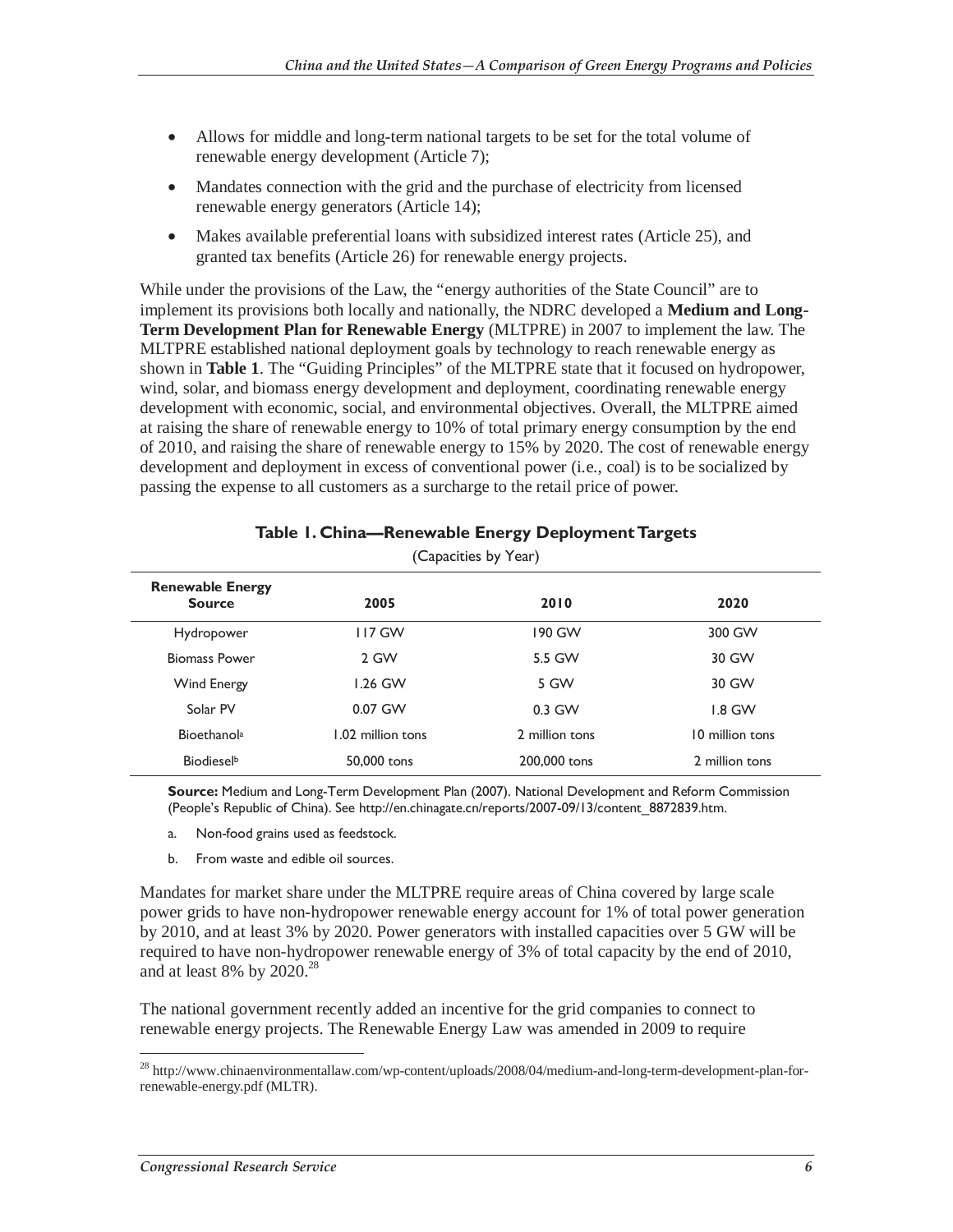electricity grid companies to buy all the electricity produced by renewable energy generators. Power companies refusing to comply will be fined an amount up to twice the "economic loss" of the renewable energy producer. $^{29}$ 

#### **Renewable Energy Focus**

#### *Biomass*

Biomass as a source of grid-connected electric power in China has yet to realize its full potential, with inefficiencies in transporting biomass feedstocks to centralized locations being a major hurdle. Biomass is widely used in China's rural areas where over 80% of the population live.<sup>30</sup> When biomass is used in biogas digesters, the resulting biogas mixture can be up to 70% methane.<sup>31</sup> Biogas produced from livestock manure is a major resource in rural areas for household cooking and heating.<sup>32</sup> Biogas methane can also be used to fuel engine generators and to produce electricity for households. Larger biogas projects from collectives can operate cogeneration facilities providing thermal energy for heating or hot water.

Biomass-fueled electricity is generally considered to be carbon-neutral, but biomass is a very small part of China's overall centralized electricity production. Development of biomass projects connected to the grid are expected to be limited to areas with abundant biomass resources in order to promote direct-fired biomass electric power generation plants. As of 2006, biomass electric power capacity was about 2,200 MW.<sup>33</sup> Biomass power projects are eligible for a feed-in tariff<sup>34</sup> (FIT) which was raised to \$0.051 per kilowatt-hour in  $2008$ <sup>35</sup> A production subsidy was authorized of \$19 to \$22 per ton of biomass pellets produced from agricultural or forestry residues.36 Biomass energy is also viewed as a part of the solution to arrest desertification in China, with programs to plant willow trees springing up in affected regions. Willow trees grow quickly, and are harvested for energy. For example, a power plant in Inner Mongolia burns as much as 200,000 tons of willow annually, producing 210 million kwh of electricity, thus

 $\overline{a}$ 29 China Economic Net, *China adopts amendment to renewable energy law*, December 26, 2009, http://en.ce.cn/ National/Politics/200912/26/t20091226\_20695325.shtml (CENet).

<sup>30</sup> http://www.cite-sciences.fr/france-chine/en/chinaworld/2/c15.html.

<sup>&</sup>lt;sup>31</sup> Methane digesters convert manure or other organic matter into biogas through a process called anaerobic digestion. In this process, bacteria decompose the organic matter in the absence of oxygen, producing a gas composed of 60% to 70% methane and 30% to 40% carbon dioxide—biogas. See http://www.cleanenergyresourceteams.org/technology/ biogas-digesters.

 $32$  By the end of 2005, there were more than 17 million household biogas digesters producing 6,500 million cubic meters of biogas annually. Over 1,500 large-and medium-scale digester projects facilities generate around 1500 million cubic meters of biogas annually. See http://www.china.org.cn/english/environment/213624.htm.

<sup>&</sup>lt;sup>33</sup> Renewable Energy Policy Network for the 21<sup>st</sup> Century, *Recommendations for Improving the Effectiveness of Renewable Energy Policies in China*, October 2009, http://www.ren21.net/pdf/ Recommendations\_for\_RE\_Policies\_in\_China.pdf. (RECREN)

<sup>&</sup>lt;sup>34</sup> "A feed-in tariff is an energy-supply policy focused on supporting the development of new renewable power generation. …The FIT contract provides a guarantee of payments in dollars per kilowatt hour for the full output of the [renewable energy] system for a guaranteed period of time (typically 15-20 years)." Karlynn Cory, Toby Couture, and Claire Kreycik, *Feed-in Tariff Policy: Design, Implementation, and RPS Policy Interactions*, National Renewable Energy Laboratory, NREL/TP-6A2-45549, March 2009. (FITP)

<sup>&</sup>lt;sup>35</sup> RECREN.

<sup>36</sup> RECREN.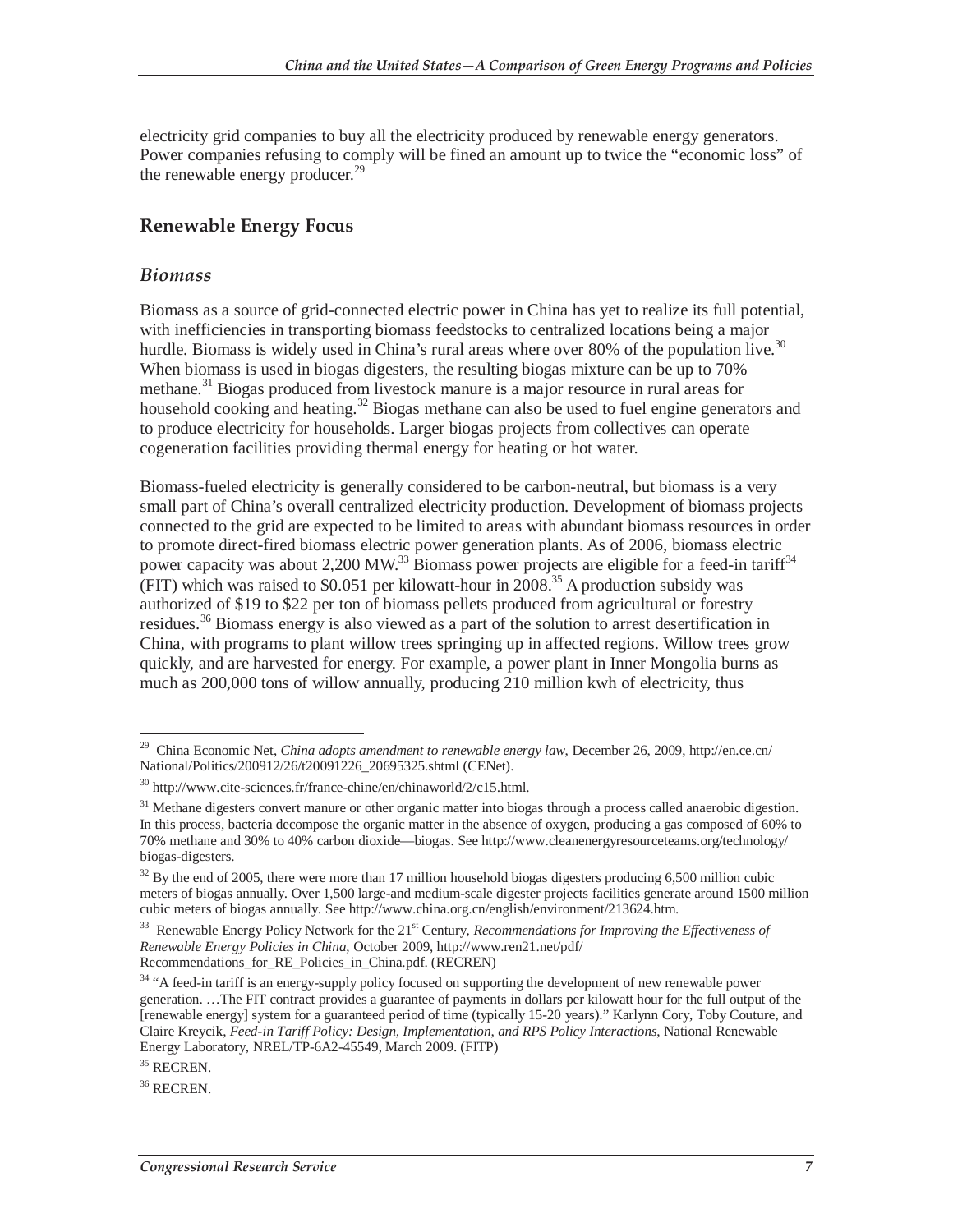displacing power from coal-based generation. The cinders left over from the combustion process can be used for fertilizer.<sup>37</sup>

With China's domestic oil reserves dwindling, biofuels are considered a supplement to enhance China's transportation energy supplies, and reduce air emissions. Over \$290 million was allocated for research, development, and demonstration of biofuels. China is the world's third largest producer of ethanol, following the United States and Brazil. While biofuels can be made from a variety of biomass sources, China's MLTPRE focuses on using marginal lands and non-food crops for biofuels production,38 with specific targets for bioethanol and biodiesel (see **Table 1**). It should also be noted that China has become a net food importing country which makes food security a priority, and is a likely reason for China's focus on non-food crop sources of bioethanol.<sup>39</sup>

#### *Solar*

China is the world's largest producer of solar photovoltaic (PV) panels. As of 2008, China had installed about 140 Megawatts of PV capacity.<sup>40</sup> But with the global economic downtown came a slowdown in orders for PV panels, and China began to look at developing the solar power domestic market.

China's initial goal for solar power was established in 2007 at a modest 1.8 GW, but this target is in the process of being revised upward to perhaps  $20$  GW.<sup>41</sup> A "Golden Roofs" initiative announced in March 2009 provides a subsidy of \$2.93 per watt for roof-mounted PV systems over 50 kilowatts (kw) which could cover over half of a system's installation cost. A feed-in tariff of \$0.16 per kilowatt-hour (kwh) was also established for PV power projects at the same time. Encouragement for larger utility scale solar projects was announced in July 2009 under the "Golden Sun" program, which provides for up to 50% of project costs (including transmission or distribution lines to connect to the grid), and up to 70% of such costs for projects in more remote areas (such as the Western Region). The Golden Sun program is for projects of 300 MW capacity and above, which are in service for a minimum of 20 years. $42$ 

Provinces also provide local incentives for solar development. For example, the Jiangsu provincial government established a FIT for solar power from ground-based solar farms, rooftop, or building integrated PV systems installed in 2009 with respective rates of \$0.31, \$0.54, and

<sup>-</sup>37 Zhang Qi, *Burning willows to stop desertification*, China Daily, May 11, 2009. http://www.chinadaily.com.cn/bw/ 2009-05/11/content\_7761535.htm.

<sup>&</sup>lt;sup>38</sup> The potential land area for cultivating oilseed plants and energy crops (including jatropha curcas, rapeseed, ricinus communis, lacquer tree, Chinese goldthread tree, and sweet sorghum) is estimated to meet the annual feedstock requirements of 50 million tons of liquid biofuel. China has banned the use of grain for ethanol production. RECREN.

<sup>39</sup> Jonathan Lynn, *China Became Net Food Importer In 1st Half*, Reuters, August 22, 2008, http://www.planetark.com/ dailynewsstory.cfm/newsid/49900/story.htm.

<sup>40</sup> http://earth2tech.com/2009/06/24/is-china-on-the-cusp-of-becoming-a-huge-solar-panel-market/

<sup>41</sup> Breakthrough Institute and the Information Technology and Innovation Foundation, *Rising Tigers, Sleeping Giant*, November 2009, http://thebreakthrough.org/blog/Rising\_Tigers.pdf. (RISING TIGERS)

 $42$  China also announced several utility-scale renewable energy projects in 2009, including the world's largest wind farm, a 10 GW "Three Gorges of Wind Power" project in Gansu Province, and a 2 GW solar power plant in Northern China using Arizona-based First Solar's thin-film solar PV panels. See http://switchboard.nrdc.org/blogs/bfinamore/ china\_records\_its\_climate\_acti.html.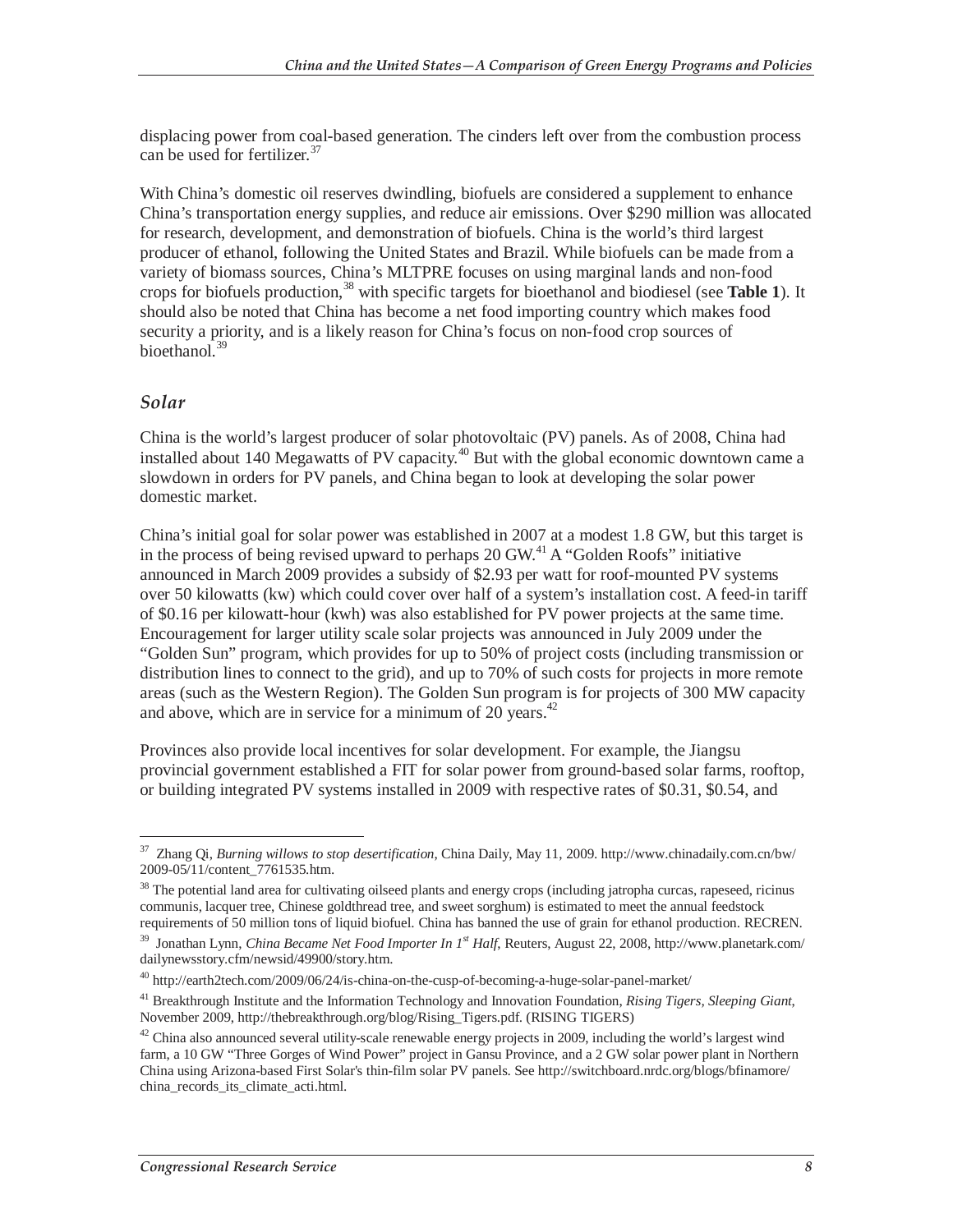\$0.63 per kwh of electricity generated.<sup>43</sup> There has since been discussion of establishing a national feed-in tariff for solar power projects. However, solar power may be in competition for national government funding with wind power (which is seen by the central government leadership as a better option for China) for such consideration, making a solar FIT unlikely in  $2010^{44}$ 

#### *Wind*

Domestic wind power turbine technology and electricity production have grown tremendously in China since the turn of the century. National government support for Wind Power in China began in 2001 with a 50% cut in value added taxes for power generated by wind. This was followed in 2003 with a push for wind power development from the Chinese government with the institution of a concession tendering program.<sup>45</sup>

The process for wind farm development usually begins with the NDRC conducting wind resource assessments for prospective areas prior to arranging for a concession for a wind power project. Projects below 50 MW do not require competitive bidding, and so may be developed by local authorities. Wind power projects over 50 MW are approved by the NDRC, which also sets prices for the electricity generated by these projects. While wind projects under 50 MW can be approved by local governments, prices for wind power are generally subject to final approval by the NDRC.<sup>46</sup> The regional grid power company would enter into a long-term power purchase agreement to buy electricity from the project over the life of the project, with the national government guaranteeing the power purchase. The bidding process would determine the in-grid tariff, with the agreement specifying how much electricity the bidder would provide to the grid. The goal of the program was to achieve economies of scale by producing a large capacity and thereby produce a low price for grid-connected wind power. Additionally, it was thought that foreign companies would be attracted by the long-term purchase power agreement to invest in China's wind energy sector.<sup>47</sup>

Mixed results came from the tenders received, with many being structured on impractically low power prices. Winning bids were thus often too low to make the projects economically viable. This prompted the government to change the weight of power prices in its process of evaluating the bids. $48^\circ$ 

The 2005 Renewable Energy Law established a purchase system for renewable electricity, but the process of requesting bids for tenders continued for grid-connected wind power projects. In 2007, a target of 15% of China's total energy consumption from renewable energy was set for 2020.

<sup>-</sup><sup>43</sup> Yotam Ariel, *Incentives, Falling Cost and Rising Demand in China's PV Market*, Renewable Energy World, November 13, 2009. http://www.renewableenergyworld.com/rea/news/article/2009/11/incentives-falling-cost-andrising-demand-in-chinas-pv-market.

<sup>44</sup> See http://chinasolarenergy.blogspot.com/2010/04/ndrcs-zhang-guobao-and-feed-in-tariff.html.

 $45$  Competitive bids for concessions with a goal of reducing the price of wind power projects. See http://www.gwec.net/ index.php?id=125.

<sup>&</sup>lt;sup>46</sup> With the exception of Guandong Province which approves its own projects and prices. RECREN.

 $47$  See http://www.ecoworld.com/energy-fuels/wind-power-in-china.html CHINA.

<sup>48</sup> RECREN.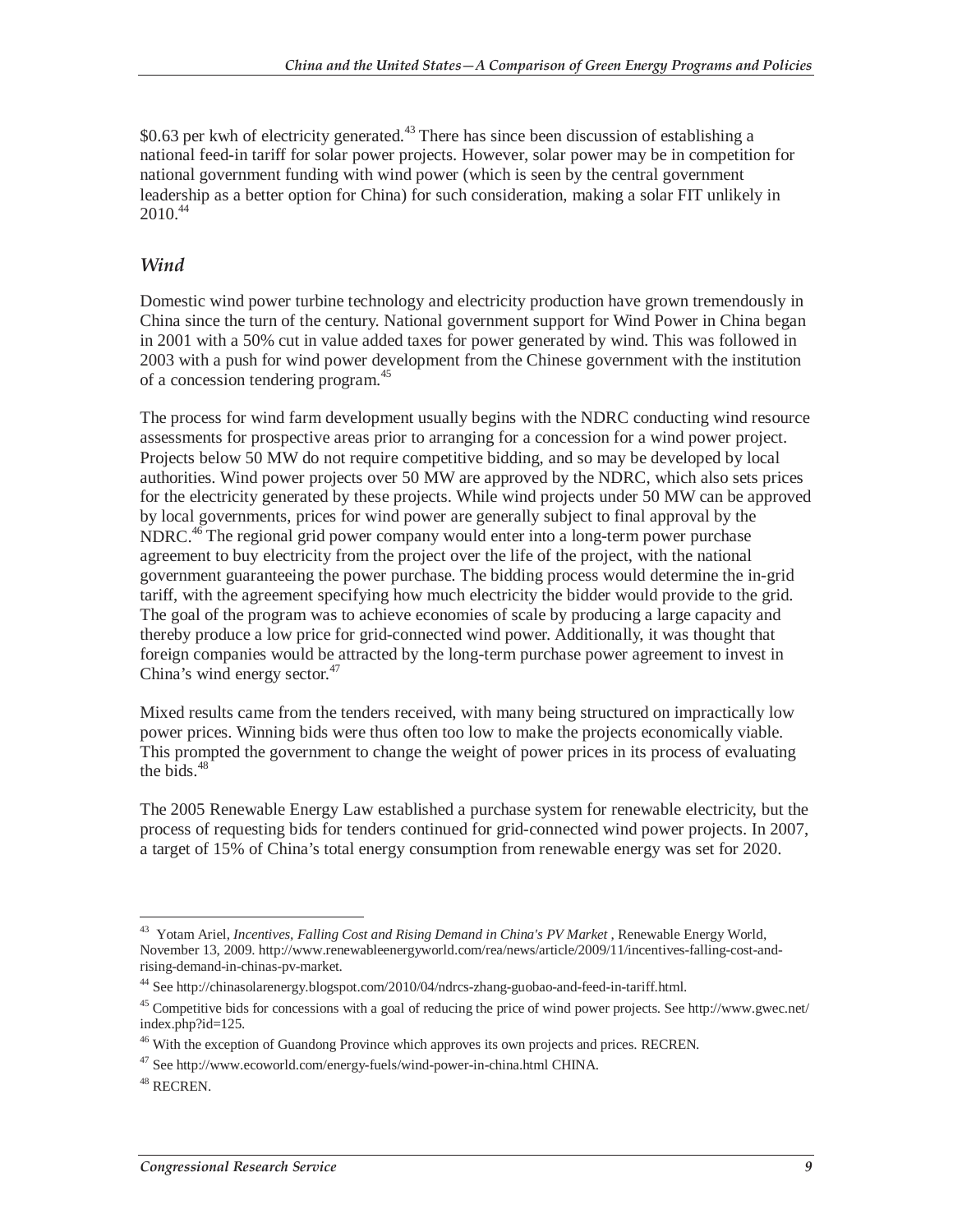The law required the grid company to purchase the full amount of power generated by wind power projects with the tariff for all projects being set by the winning bid.<sup>4</sup>

In 2009, the NDRC replaced the public bidding process and instituted FITs for wind power, scaled according to the available wind resource and construction conditions in the various regions of China.<sup>50</sup> As more projects were installed, the understanding of the dynamics between localized wind resources and resulting power production led to more rational prices for wind power.<sup>51</sup>

As of 2009, China's Meteorological Administration estimated China's developable wind power resources at over 250 million kilowatt-hours.<sup>52</sup> By the end of 2009, China's installed wind power capacity had reached 25.8 GW.<sup>53</sup> Officials in China expect to surpass the official target of 30 GW for installed wind power by 2020, with estimates of 100 GW of wind power capacity predicted. China also expects to surpass the installed capacity target for solar power of 1,800 MW, with 10,000 MW seen as possible. The revised expectations have yet to be formally endorsed by the NDRC.<sup>54</sup> However, China's wind resources and increasing demand for electric power are now being matched by the industrial capability to build wind turbines and solar panels which can meet the resource potential.

Offshore wind is another as yet "untapped" resource in China, one which the government expects to begin development of very soon. China's offshore wind power potential is estimated at more than 750 million kilowatt-hours, which is more than twice the estimate of exploitable wind power resources onshore. As with onshore wind, offshore concessions would be put up for tender offers with price offers to send electricity to the grid. Developers must be Chinese-funded enterprises, or Sino-foreign joint ventures with majority Chinese ownership. The process of establishing concession areas has already begun with China's National Energy Bureau, and the State Oceanic Administration jointly issuing an "Interim Measure" in 2010 concerning regulations for developing offshore capacity.<sup>55</sup>

#### **Incentives, Subsidies and Procurement Programs**

Financial support for renewable energy in China involves subsidies, tax polices, pricing mechanisms, and a reward scheme for green production. Subsidy support is extended to overhead costs of programs (i.e., administrative, operational, and other expenses for government renewable energy agencies), renewable energy technology research and development, and provincial or local electrification projects. Tax incentives can come from the central or local governments, and can

<sup>-</sup>49 RELaw.

<sup>50</sup> Tariff levels ranged from \$0.07 to \$0.09 per kwh. RISING TIGERS.

 $51$  GWEC.

<sup>52</sup> Zhang Qi, *Wind can power up entire Nation*, China Daily News, June 18, 2009, http://www.chinadaily.com.cn/ bizchina/2009-06/18/content\_8296706.htm.

<sup>53</sup> New York Times, *Gains in Global Wind Capacity Reported*, February 15, 2010, http://green.blogs.nytimes.com/ 2010/02/15/gains-in-global-wind-capacity-reported/.

<sup>54</sup> *China to triple wind goal to 100,000 MW by 2020*, May 6, 2009, http://climateprogress.org/2009/05/06/energy-andglobal-warming-news-china-solar-wind/.

<sup>55</sup> China.Org. Cn, Xinhua, *China speeds up offshore wind power construction*, March 20, 2010, http://www.china.org.cn/business/2010-03/20/content\_19647071.htm.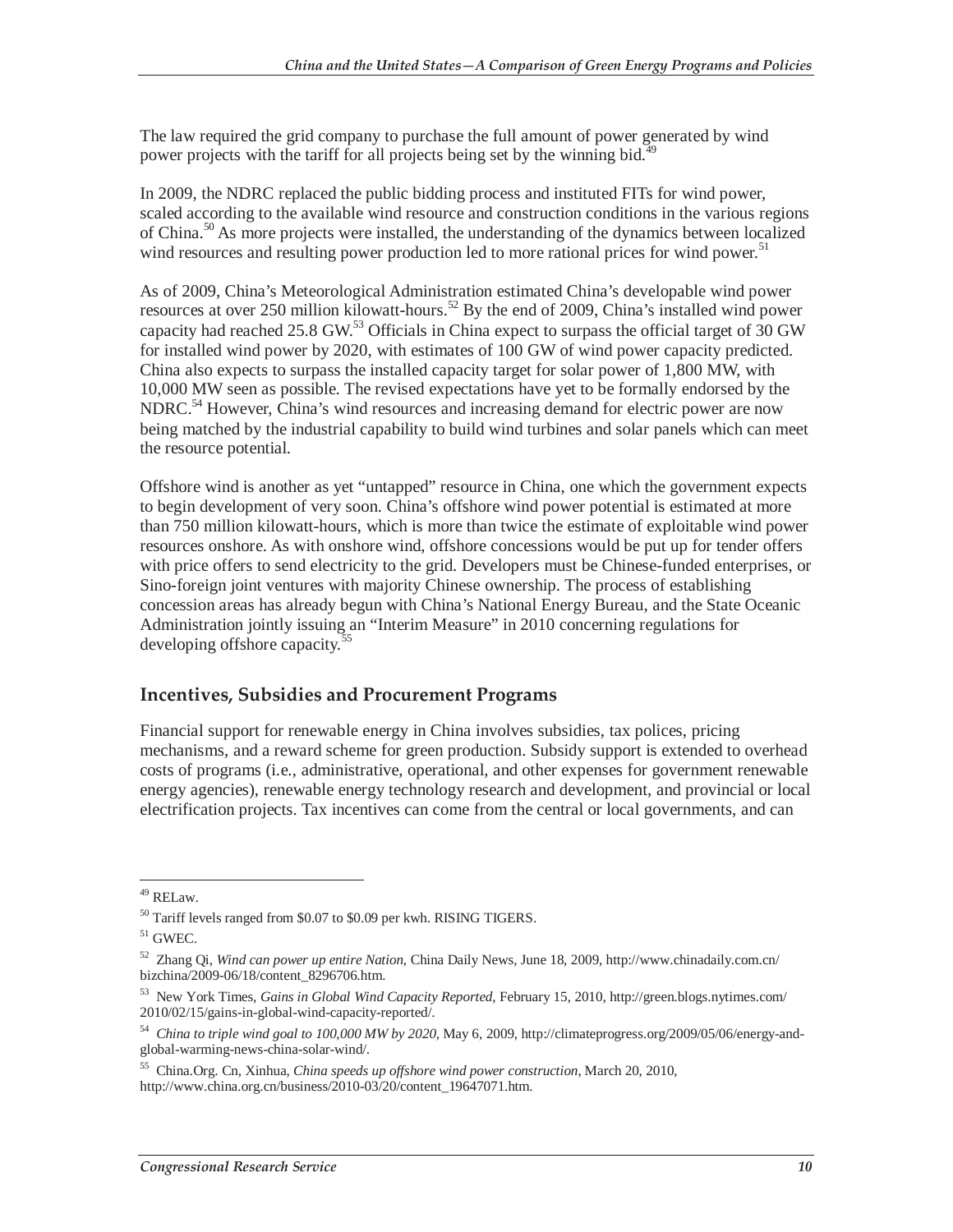be technology specific. Pricing for renewable energy is not standardized, and is set by contracts negotiated between projects and utilities.<sup>56</sup>

Renewable energy is subsidized by a fee charged to all electricity users in China of about 0.029 cents per kwh.<sup>57</sup> Electricity customers in China pay rates according to customer class.<sup>58</sup> The fee was originally based on the incremental difference between coal and renewable energy (estimated in China at \$0.044 to \$0.059 per kwh).<sup>59</sup> The fee goes to the companies which operate the electricity grid and must buy the renewable power from project developers. The fee for industrial users of electricity recently doubled in 2009 to about 0.8% of their electricity bill.<sup>60</sup>

As China's technological capabilities improve, it will use more of its own industrial capacity to meet domestic clean energy needs, and rely less on imported equipment. China has embraced an array of incentives, subsidies, and procurement policies to encourage such development. Interest rates as low as 2% for bank loans enable the financing of renewable energy projects.<sup>61</sup> Preferences were established with the Government Procurement Law of 2002, which specified the government shall procure domestic goods, construction, and services, unless availability or other conditions exist to impair such procurement.<sup>62</sup>

Application of domestic content rules for renewable energy projects were formalized in 2005 by the NDRC's "Notice of Requirements for the Administration of Wind Power Construction." At least 70% of Wind Power equipment is required to be produced in China. The determination of domestic content is based on the percentage of total components in a wind turbine manufactured and assembled in China, regardless of the level of Chinese ownership in the producing factory. Wind farms which fail to comply do not receive approval for construction permits. Authorities in China are reportedly considering dropping the domestic content requirement, when objectives of establishing the domestic wind turbine industry and supply chain are considered met.<sup>63</sup> Under the Wind Power Concession Project, the NDRC is "overseeing construction" of a series of wind farms of at least 10 GW generating capacity. $64$ 

Financial incentives for other renewable energy projects in China are available from both the national and provincial governments. The central government offers an investment subsidy of 50% for solar power projects under the Golden Sun program. For biomass power projects, a \$0.04 per kwh subsidy is offered, along with incentives such as risk reserves and tax breaks, and the

 $\overline{a}$ 56 See http://www.nrel.gov/docs/fy04osti/36045.pdf.

 $57$  The original surcharge of 0.014 cents per kwh was increased to 0.029 cents per kwh in 2007. RECREN.

 $58$  For example, electricity for residential use in Beijing was 49 fen per kwh (about \$0.07), while that for agricultural use was around 52 fen per kwh, for secondary industry use 76 fen per kwh and for commercial use 79 fen per kwh, according to Beijing Electric Power Corporation. One yuan is 100 fen. See http://news.xinhuanet.com/english/2009-11/ 19/content\_12492364.htm.

<sup>59</sup> RECREN.

<sup>60</sup> Keith Bradsher, *China Leading Global Race to Make Clean Energy*, New York Times, January 30, 2010, http://www.nytimes.com/2010/01/31/business/energy-environment/31renew.html. (NYT1)  $61$  NYT1.

 $62$  Article 10. See http://english.gov.cn/laws/2005-10/08/content\_75023.htm.

 $^{63}$  See http://www.chinadaily.com.cn/bizchina/2009-11/24/content\_9033778\_3.htm.

<sup>64</sup> See http://www.nftc.org/default/Press%20Release/2010/China%20Renewable%20Energy.pdf. China's Promotion of the Renewable Electric Power Equipment Industry. (CPRE).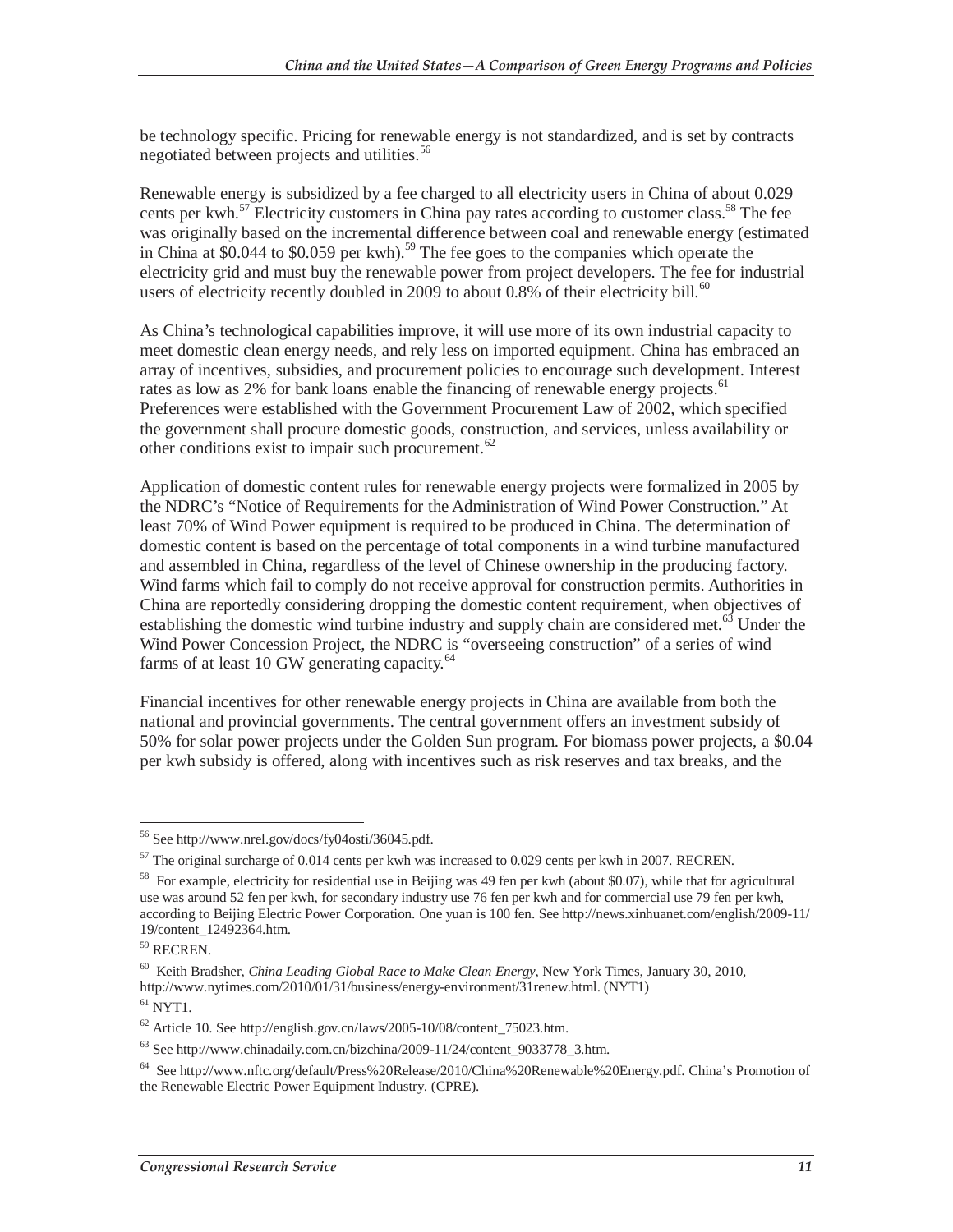government has established at least one joint venture to demonstrate and deploy biomass power technology at a reported 40 plants.<sup>65</sup>

Incentives for non-food sourced biofuels production are available to farmers and biofuel producers. Ethanol production in 2006 was 1.56 million tonnes compared to 0.19 million tones for biodiesel, with subsidies for ethanol at \$115 million with no subsidies for biodiesel in that year. In 2007, flexible subsidies were made available to biofuels producers to make up for losses on crops due to low crude oil prices (though the Chinese government wants to encourage enterprises to reserve funds to offset such risks). Farmers were authorized a subsidy of \$405 for each hectare of forest used for biofuels production, and a subsidy of \$365 for each hectare growing biofuel crops.<sup>66</sup> China controls transportation fuel prices, and sets the price of ethanol at approximately 91% of the price of gasoline. The five licensed producers of ethanol in China are eligible for support in the form of direct output-linked subsidies, tax exemptions and low-interest loans, and they are the beneficiary of mandatory blending programs for ethanol with gasoline in ten provinces. Contrary to the highly controlled ethanol industry, the biodiesel industry is dominated by small scale producers who use waste cooking oil and animal fats as feedstock. Producers sell biodiesel direct to users without taxation or direct fuel subsidies. Total support for ethanol and biodiesel is expected to rise to \$1.2 billion by 2020, excluding the subsidy support to farmers mentioned earlier. $\overline{6}$ 

Under the economic stimulus plan designed to help China recover from the current global financial crisis, the national government allocated over 210 billion yuan (about \$31 billion), or 5.3% of its entire stimulus package, for environmental protection and energy conservation.<sup>6</sup>

### **United States**

Some argue that the United States does not have a comprehensive national policy in place for promotion of renewable energy technologies. Federal policies exist providing corporate tax incentives for renewable electricity, but these are generally authorized for short periods and must be periodically reauthorized. Even when the programs are authorized for longer terms, they are not always fully funded in appropriations legislation. Most federal grant and loan programs are short-term in funding duration, being authorized by the American Recovery and Reinvestment Act of 2009. An exception, however, is biofuels which do have significant federal government support in the form of the Renewable Fuel Standard (RFS). The RFS mandates minimum goals for blending quantities of renewable fuels with gasoline and diesel through 2022.<sup>69</sup>

<sup>-</sup> $65$  The national government established the National Bio Energy Company, Limited, as a joint venture between the State Grid Corporation of China and the Dragon Power Company, Ltd. CPRE.

<sup>66</sup> Xinhua, *China to offer incentives for non-food biofuels*, November 7, 2007, http://www.chinadaily.com.cn/china/ 2007-12/07/content\_6306076.htm.

<sup>67</sup> See Global Subsidies Initiative of the International Institute for Sustainable Development, *Biofuels—At What Cost ? Government Support for Ethanol and Biodiesel in China*, December 2008, http://www.globalsubsidies.org/files/assets/ China\_Biofuels\_Subsidies.pdf.

<sup>68</sup> Zhu Shaobin, *China's Economic Stimulus Plans Benefit Environment*, Xinhua, March 3, 2009, http://news.xinhuanet.com/english/2009-03/10/content\_10986048.htm.

<sup>69</sup> CRS Report R40155, *Renewable Fuel Standard (RFS): Overview and Issues*, by Randy Schnepf and Brent D. Yacobucci.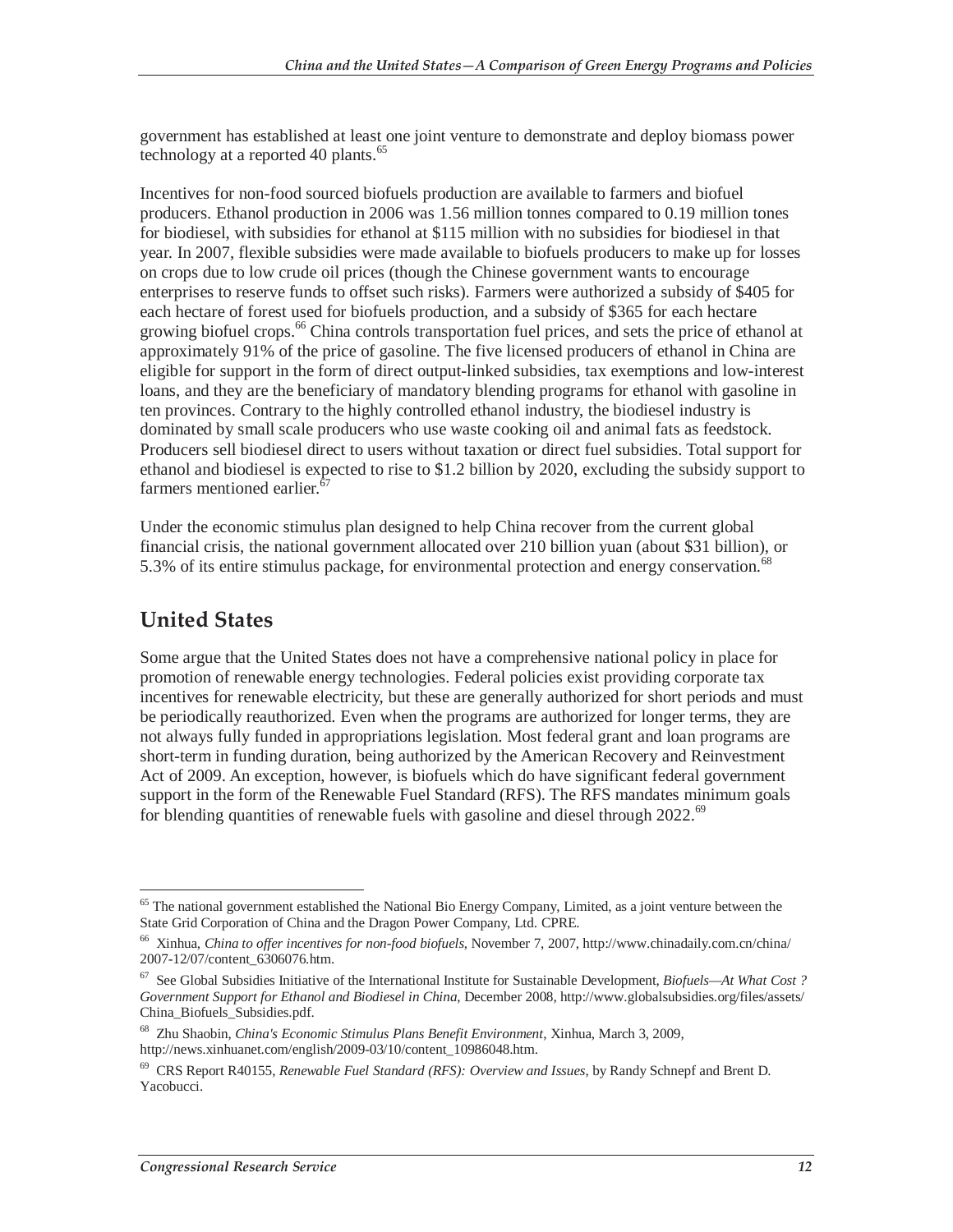Much of the U.S. renewable energy installed capacity is a result of state deployment initiatives<sup>70</sup> rather than federal programs, with 30 states having a renewable portfolio standard (RPS) in place to encourage deployment.<sup>71</sup> However, the availability of federal tax incentives have aided deployment in recent years, with the Investment Tax Credit<sup>72</sup> (ITC) being key to many corporate decisions to invest in renewable energy.

#### **Clean Energy Research and Development Programs**

The history of energy research and development in the United States in the closing quarter of the last century can be characterized as being driven by energy prices, causing shifts in the direction of policies, programs, and levels of program funding. During this period, the U.S. Department of Energy (DOE) has been the key agency involved in energy R&D in the United States according to a 2001 report from the National Research Council:

From 1978 through 1999, the federal government expended \$91.5 billion (2000 dollars) on energy R&D, mostly through DOE programs. This direct federal investment constituted about a third of the nation's total energy R&D expenditure, the balance having been spent by the private sector. Of course, government policies—from cost sharing to environmental regulation to tax incentives—influenced the priorities of a significant fraction of the private investment. On balance, the government has been the largest single source and stimulus of energy R&D funding for more than 20 years.<sup>73</sup>

DOE continues to be responsible for the largest share of federal energy-related research dollars, and administers the national laboratories and technology centers which are key to the execution of U.S. national energy research strategies. The modern history of energy research can be traced to the 1977 Department of Energy Organization Act (P.L. 95-91) which dismantled the predecessor agency (the Energy Research and Development Administration) and created the agency.

#### **Key Legislation Promoting Renewable Energy**

The **National Energy Act of 1978** followed the formation of DOE, and was largely focused on conservation of fossil fuels in reaction to the 1973 energy crisis. The Public Utility Regulatory Policies Act (PURPA) (P.L. 95-617) encouraged generation of electricity from renewable sources by requiring electric utilities to purchase electricity from qualifying small power and cogeneration facilities.<sup>74</sup>

<sup>-</sup> $70$  The Union of Concerned Scientists projects that state Renewable Portfolio Standard programs will support 76,750 MW of new renewable power by 2025—an increase of 570% over total 1997 U.S. levels (excluding hydro). http://www.ucsusa.org/assets/documents/clean\_energy/RES\_in\_the\_States\_Update.pdf.

<sup>71</sup> http://www.ferc.gov/market-oversight/othr-mkts/renew/othr-rnw-rps.pdf.

<sup>&</sup>lt;sup>72</sup> See business energy tax credit discussion at http://www.dsireusa.org/incentives/incentive.cfm?Incentive Code= US02F&re=1&ee=1.

<sup>73</sup> National Academy of Sciences, *Energy Research at DOE: Was It Worth It? Energy Efficiency and Fossil Energy Research 1978 to 2000*, Washington, DC, 2001, http://www.nap.edu/catalog.php?record\_id=10165.

 $74$  Qualifying Facility (QF): A cogeneration or small power production facility that meets certain ownership, operating, and efficiency criteria established by the Federal Energy Regulatory Commission (FERC) pursuant to the Public Utility Regulatory Policies Act (PURPA). See http://www.eia.doe.gov/glossary/glossary\_q.htm.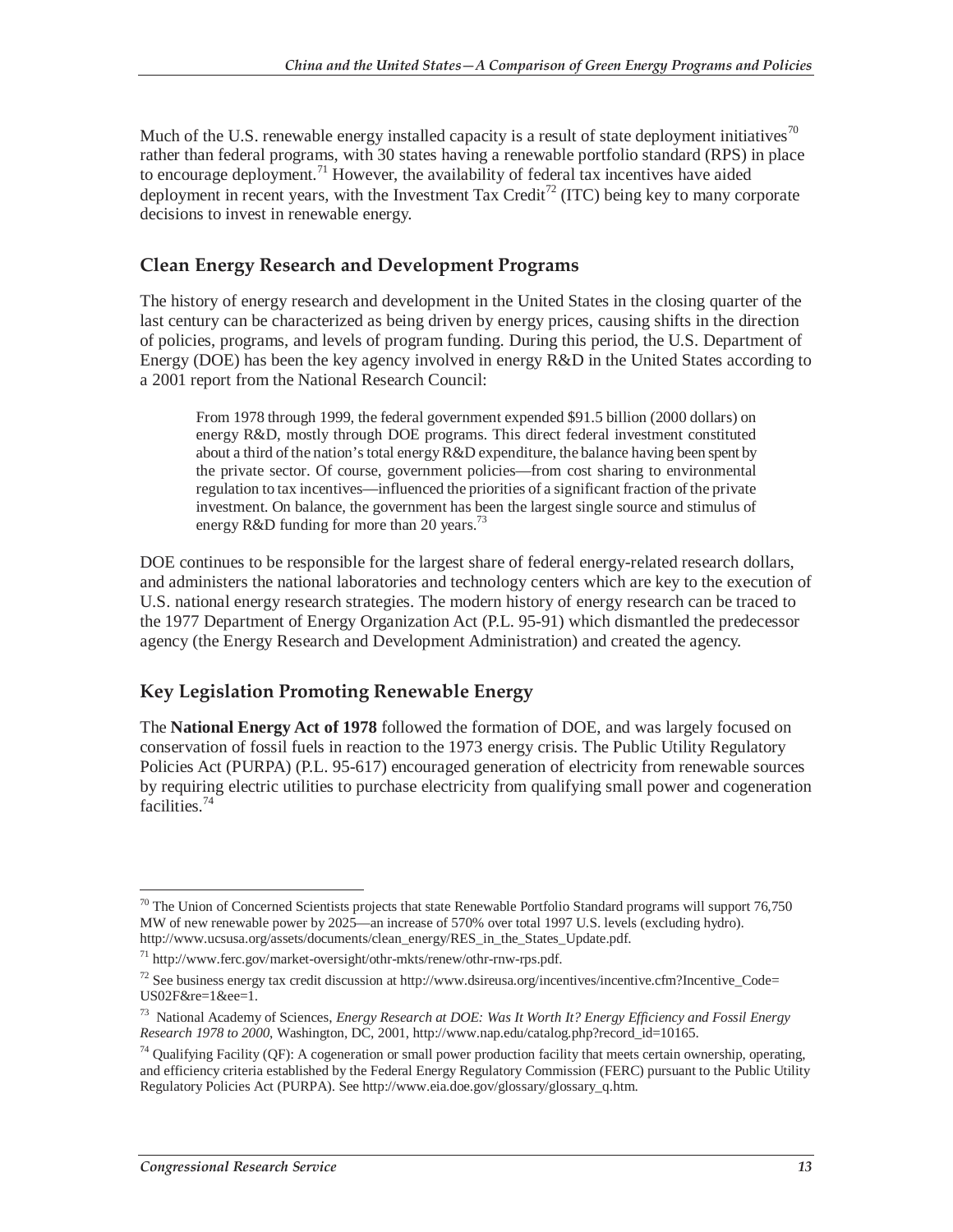It was the **Energy Security Act of 1980** (ESA) (P.L. 96-294) which largely brought renewable energy and renewable technologies into the forefront of public policy. ESA consisted of six major  $\arccos^{75}$  and provided funding for research in areas such as renewable energy and biofuels.

The **Energy Policy Act of 1992** (EPACT) (P.L. 102-486) was wide-ranging legislation addressing topics of energy efficiency and conservation, natural gas supplies, alternative fuels and alternative fuel vehicles. EPACT set goals for energy management,<sup>76</sup> and authorized subsidies for wind and other alternative energy technologies (i.e., the Renewable Energy Production Incentive discussed later in this report). EPACT also established the Production Tax Credit<sup>77</sup> (PTC).

The **Energy Policy Act of 2005** (EPACT5) (P.L. 109-58) continued the focus on energy supply and demand policies. EPACT5 extended the PTC for wind and qualifying biomass technologies. The law also authorized funds for developing renewable energy technologies and loan guarantees for renewable energy deployment, and required electric utilities to offer net metering on request to customers. EPACT5 also created the Renewable Fuel Standard with requirements for blending 7.5 billion gallons of renewable fuel with gasoline by 2012.

This was followed by the **Energy Independence and Security Act of 2007** (EISA) (P.L. 110- 140) which was largely focused on energy security and energy efficiency. EISA also provided funds to accelerate R&D for renewable energy particularly solar and geothermal power, and energy storage technologies. EISA also extended the RFS program with a mandate to blend 36 billion gallons of renewable fuel with gasoline and diesel fuel by 2022.

The **American Recovery and Reinvestment Act of 2009** (ARRA) (P.L. 111-5) was enacted as a stopgap measure in response to the current financial crisis to aid economic recovery.

More than \$45 billion was appropriated for energy efficiency and renewable energy programs across federal government programs, most of which was to be obligated before the end of FY2010. Almost \$8 billion was provided for energy and other R&D programs, \$2.4 billion for energy technology and facility development grants, and \$14 billion for electric power transmission grid infrastructure development and energy storage development (including \$6 billion for loan guarantees). Another \$14.1 billion was provided for renewable energy tax incentives, with an additional \$2.3 billion for energy efficiency tax incentives.<sup>78</sup>

ARRA also included a temporary provision allowing projects eligible for the Investment Tax Credit to receive a grant covering 30% of project costs.

<sup>-</sup><sup>75</sup> Under the Energy and Security Act of 1980 were the following: U.S. Synthetic Fuels Corporation Act, Biomass Energy and Alcohol Fuels Act, Renewable Energy Resources Act, Solar Energy and Energy Conservation Act and Solar Energy and Energy Conservation Bank Act, Geothermal Energy Act, and the Ocean Thermal Energy Conversion Act.

<sup>76</sup> See http://www1.eere.energy.gov/femp/regulations/epact1992.html#wc.

 $^{77}$  The renewable electricity Production Tax Credit is a per-kilowatt-hour tax credit for electricity generated by qualified renewable energy technologies and sold by the taxpayer to an unrelated party during the taxable year. See CRS Report R40913, *Renewable Energy and Energy Efficiency Incentives: A Summary of Federal Programs*, by Richard J. Campbell, Lynn J. Cunningham, and Beth A. Roberts.

<sup>78</sup> CRS Report R40412, *Energy Provisions in the American Recovery and Reinvestment Act of 2009 (P.L. 111-5)*, coordinated by Fred Sissine.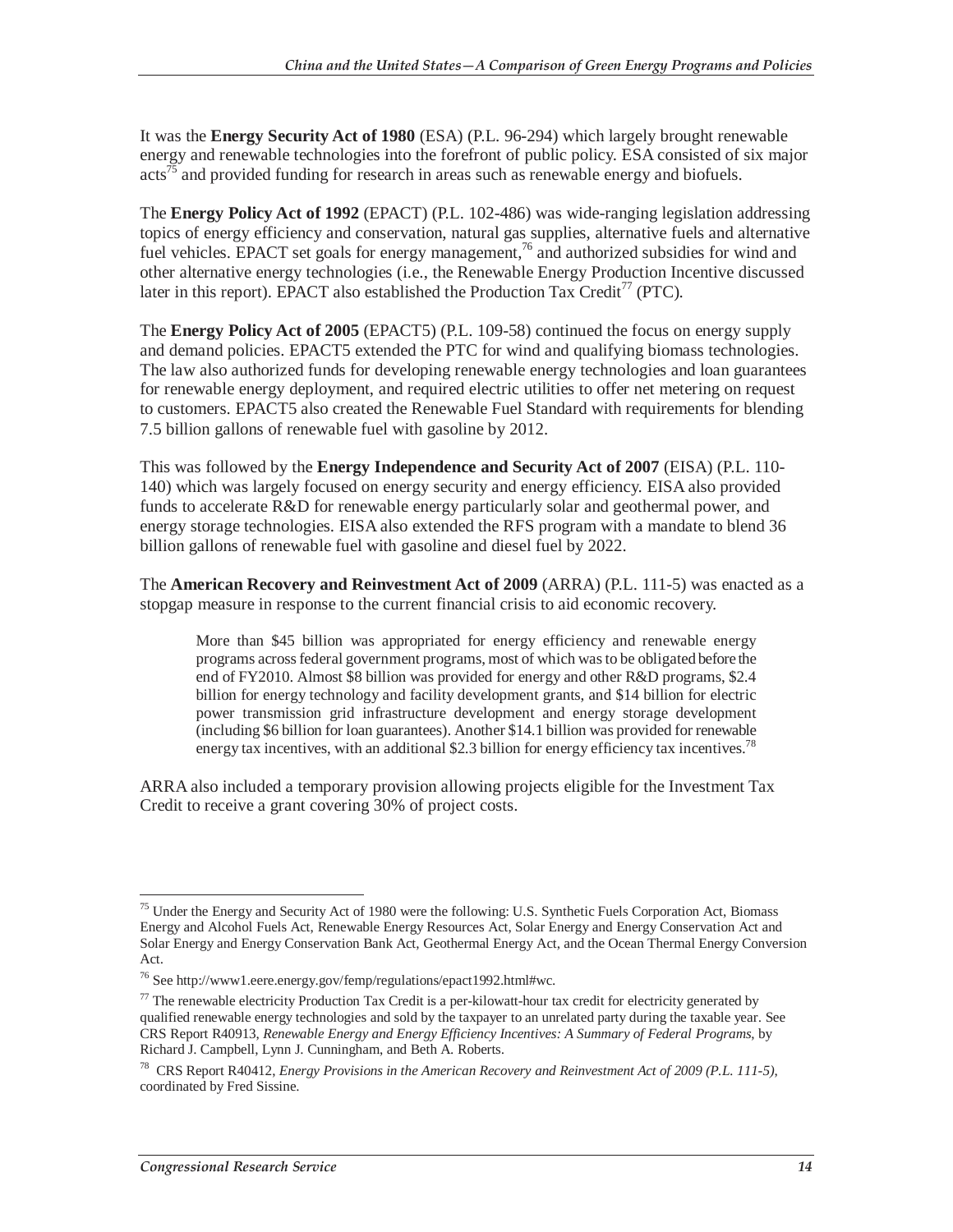#### **Renewable Energy Focus**

#### *Biomass79*

Biomass for electric power is arguably the most conventional of all renewable electricity technologies, and is the largest source of renewable electricity in the United States. Approximately 53% of all renewable energy comes from biomass, represented by biofuels, landfill gas, biogenic municipal solid waste, wood, wood-derived fuels and other biomass such as switchgrass and poplars.<sup>80</sup> Agricultural wastes (such as corn stover) are another potential feedstock. Biomass combustion is a relatively mature technology but it is not widely used and is generally not very efficient unless it is used in a combined heat and power application. Large scale co-firing of biomass with coal is a higher efficiency, lower per unit cost application. Technologies for biomass gasification could result in higher efficiencies when used to produce synthesis gas or hydrogen for heat and/or power production. Demonstration and deployment of newer industrial gasification technologies is needed to scale-up plants and provide economical designs with high degrees of availability. Wood-burning stoves and solar water heaters are the most common applications of residential renewable energy. With wood and biomass net summer capacity reported at 7 Gigawatts (GW) for 2007, DOE estimates that 41 GW of domestic biomass generation could be available by  $2030$ .<sup>81</sup> The RFS is a significant factor in biofuels policy, which has largely focused on corn-based ethanol. $82$  But increasing scrutiny on the effects of ethanol production on global food prices and production practices has pushed researchers to focus more on non-food cellulosic sources production of ethanol.<sup>83</sup>

#### *Wind*

Wind power projects have been growing at a faster rate than natural gas-fueled electric power production in the United States, with over 9,922 MW of capacity installed in 2009. The total installed and grid-connected wind power capacity as of 2009 in the United States was approximately 35 GW.<sup>84</sup> DOE estimates that domestic wind power could reach a capacity of 61  $GW$  or greater by 2030.<sup>85</sup> A major federal government incentive for wind power has been the Production Tax Credit (PTC), which originated in the Energy Policy Act of 1992 as aid to facilities in operation. Currently, an income tax credit of \$0.021 per kwh is available for electricity produced from utility-scale wind turbines under the PTC. However, the PTC has expired three times in the last decade only to be restored. The importance of the PTC to the industry is apparent as installations of wind power have consistently fallen in the year following the lapse of the tax credit.<sup>86</sup> The American Recovery and Reinvestment Act of 2009 (ARRA) (P.L. 111-5) extended the Section 45 Production Tax Credit "placed in service" date for wind to the end

<sup>-</sup>79 CRS Report R40833, *Renewable Energy—A Pathway to Green Jobs?*, by Richard J. Campbell and Linda Levine. 80 AEO 2009.

<sup>&</sup>lt;sup>81</sup> U.S. Department of Energy, Energy Information Administration (AEO 2009), *Annual Energy Outlook 2009*, Table D10, http://www.eia.doe.gov/oiaf/aeo/pdf/0383(2009).pdf.

<sup>&</sup>lt;sup>82</sup> CRS Report R41282, *Agriculture-Based Biofuels: Overview and Emerging Issues*, by Randy Schnepf

<sup>83</sup> http://www.nrel.gov/biomass/pdfs/40742.pdf.

<sup>84</sup> Global Wind Energy Council, *Global Wind 2009 Report*, March 2010, http://www.gwec.net/fileadmin/documents/ Publications/Global\_Wind\_2007\_report/GWEC\_Global\_Wind\_2009\_Report\_LOWRES\_15th.%20Apr..pdf.

<sup>85</sup> CRS Report R40833, *Renewable Energy—A Pathway to Green Jobs?*, by Richard J. Campbell and Linda Levine.

<sup>86</sup> http://www.windpoweringamerica.gov/pdfs/2007\_annual\_wind\_market\_report.pdf.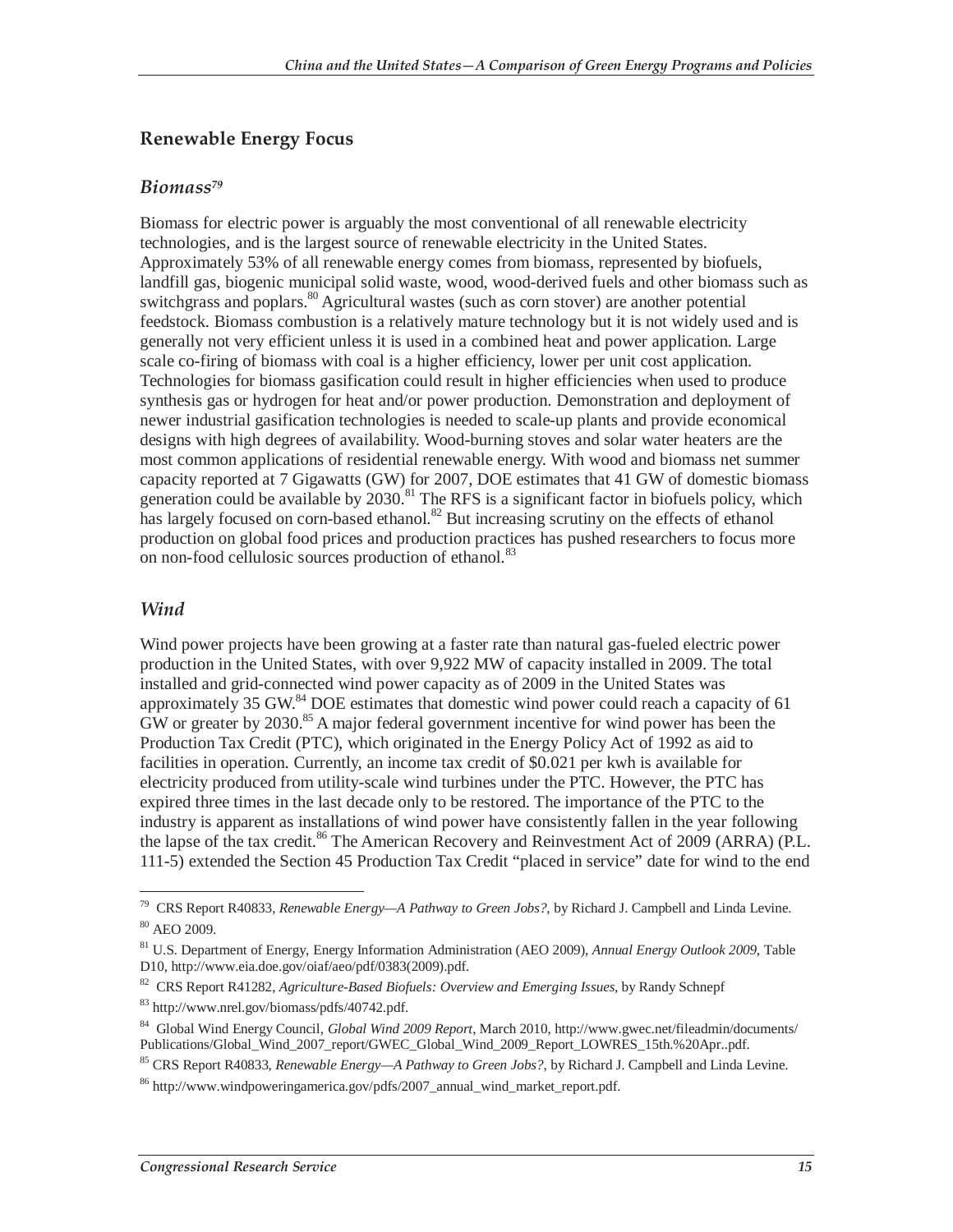of 2012, and allowed PTC-eligible facilities placed in service from 2009 and 2012 to choose a 30% ITC in place of the PTC, or to receive a 30% grant.

Offshore wind power in the United States is a fledgling industry, having just received federal authority in 2010 to go ahead with the first U.S. offshore wind farm in Nantucket Sound, off the Massachusetts coast. Known as the Cape Wind project, it will involve 130 turbines (from the German firm, Siemens AG) with a total capacity of  $420$  MW.<sup>87</sup> The overall potential for U.S. offshore wind power production capacity was estimated at 908 GW in 2005.<sup>88</sup>

#### *Solar*

As of 2008, the total capacity of the grid-connected solar power industry in the United States was 8,775 MW.<sup>89</sup> Solar PV represented about 800 MW of that capacity, with solar thermal installations making up the rest. Solar power, like wind power, is considered a variable resource but solar power technologies can generate most power at peak energy demand times when the weather is hot and sunny. Concentrating solar power thermal plants with heat storage capacity are being increasingly considered for large central station generating plants in the sun-rich areas of the western United States. Solar thermal hot water heating is a small but growing application in the United States whose deployment prospects may be enhanced by a recent focus on energy efficiency and conservation. For the solar power industry, the key federal incentive of recent years has been the Investment Tax Credit which allowed businesses to invest in solar power projects and receive a tax credit for up to 30% of the expense. As a short-term remedy to the almost annual reauthorization quest for the ITC, the Emergency Economic Stabilization Act of 2008 extended the 30% solar investment tax credit for eight years to 2016, and removed the prohibition against utility company use of the ITC thus allowing them to take advantage of the credit.

#### **Incentives, Subsidies and Procurement Programs**

Government incentives, subsidies, and procurement requirements exist at both the federal and state government levels in the United States. The federal government is the largest single consumer of energy in the United States, and has defined procurement goals for the use of renewable energy:

EPACT5 required federal agencies to increase their purchase of renewable energy to a minimum of 7.5% of overall energy purchases by 2013. Agencies receive double-credit for renewable energy generated on their facility sites. Presidential Executive Order (EO) 13423 required that at least one-half of the EPACT renewable energy requirement come from "new" (i.e., put in service after January 1, 1999) renewable energy sources, preferably sited on agency property for agency use. EO 13423 also allowed agencies to use new "nonelectric" renewable energy sources to meet the requirement for new renewable energy. Examples of non-electric renewable energy include thermal energy from solar ventilation

<sup>87</sup> 87 Reuters, *Cape Wind, first U.S. offshore wind farm, approved*, April 28, 2010, http://www.reuters.com/article/ idUSTRE63R42X20100428.

<sup>88</sup> Walt Musial, *Offshore Wind Energy Potential for the United States*, National Renewable Energy Laboratory, May 2005. http://www.windpoweringamerica.gov/pdfs/workshops/2005\_summit/musial.pdf.

<sup>89</sup> Reuters, *U.S. installed solar capacity up 17 percent in 2008*, March 20, 2009, http://www.reuters.com/article/ idUSTRE52J5VW20090320.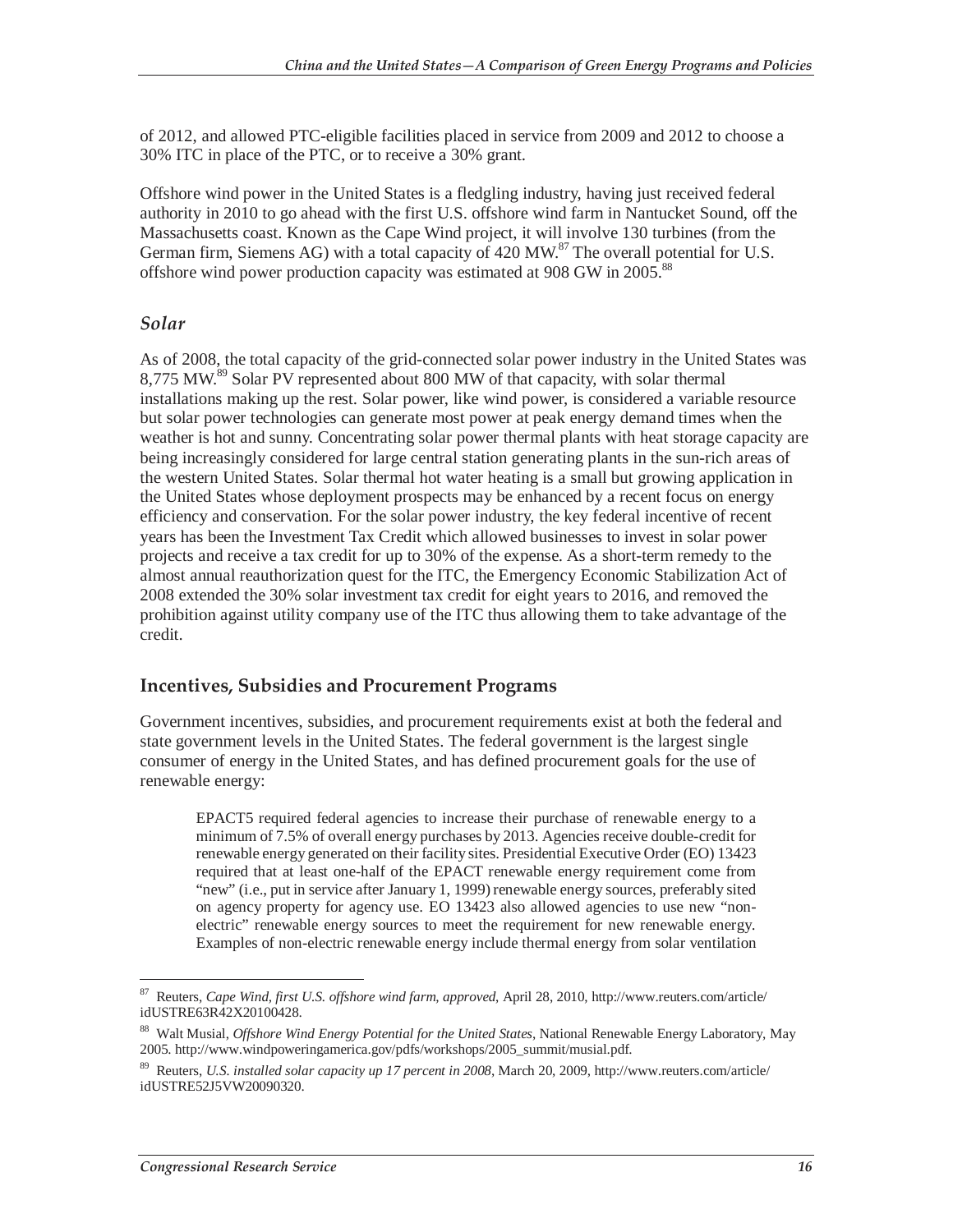pre-heat systems, solar heating and cooling systems, solar water heating, ground source heat pumps, biomass-fueled heating and cooling, thermal uses of geothermal and ocean resources. However, these non-electric renewable energy sources cannot apply to meeting the EPACT renewable federal electricity purchase requirement. In 2010, an agency could use nonelectric renewables equal to 2.5% of its electricity to satisfy EO 13423, and then use old renewable energy sources for 5% of its use to satisfy EPACT, for a total equivalent of 7.5% of its electricity use from renewable energy.<sup>90</sup>

The Renewable Energy Production Incentive (REPI) was established by EPACT to provide incentive payments for new projects generating and selling renewable electricity. Eligible renewable energy technologies include solar, wind, and biomass (excluding municipal solid waste). The payment of \$0.015 per kwh (in 1993 dollars, indexed for inflation) was for the first 10 years of a facility's operation, but is subject to availability of annual appropriations in each federal fiscal year of operation.<sup>91</sup> REPI was reauthorized by EPACT5 for FY2006 through FY2026. REPI program funding is determined under the DOE budget process, and employs a tiered decision process as to which projects have priority for payments.<sup>92</sup>

Under the Food, Conservation and Energy Act of 2008 (2008 Farm Bill) (P.L. 110-234), the U.S. Department of Agriculture runs a grant program for developing renewable energy and energy efficiency projects under the Rural Energy for America Program (REAP). REAP is intended to encourage the adoption of renewable energy and energy efficiency technologies by rural small businesses and farmers largely through the competitive issuance of grants and loan guarantees. The program also funds energy audits and provides other renewable energy technology assistance. The 2008 Farm Bill provided for base funding of REAP at \$55 million for FY2009, \$60 million for FY2010, \$70 million for FY2011, and \$70 million for FY2012.<sup>93</sup>

## **Discussion**

China essentially functions as a "command and control" economy. The national government owns or controls many of the country's industries and enterprises, and sets goals for economic development in the periodic Five Year Plans. China's industries and enterprises are expected to comply with the goals set in the national government's economic plan. China has been described as a developing country going through its industrialization phase, and has developed capabilities in industrial sectors such as steel and petrochemicals. But China is also focused on developing new industries which can feed into the future growth of its economy. One such sector is renewable energy, and in the last five years, China has developed its manufacturing capabilities in wind turbines and solar panels and is using these capabilities to serve its own needs to produce renewable electricity. China recognizes that given the growing demand for energy at home,

<sup>-</sup>90 CRS Report R41040, *Identifying Incentives and Barriers to Federal Agencies Achieving Energy Efficiency and Greenhouse Gas Reduction Targets*, by Anthony Andrews and Richard J. Campbell.

<sup>91</sup> http://apps1.eere.energy.gov/repi/about.cfm.

 $92$  The current payment under REPI is \$0.021 per kwh. If there are insufficient appropriations to make full payments for electricity production from all qualified systems for a federal fiscal year, 60% of the appropriated funds for the fiscal year will be assigned to facilities that use solar, wind, ocean, geotherma,l or closed-loop biomass technologies; and 40% of the appropriated funds for the fiscal year will be assigned to other eligible projects. Funds will be awarded on a pro rata basis, if necessary. See http://www.dsireusa.org/incentives/incentive.cfm?Incentive\_Code=US33F&re= 1&ee=1.

<sup>93</sup> See http://www.dsireusa.org/incentives/incentive.cfm?Incentive\_Code=US05F&State=Federal&currentpageid=1.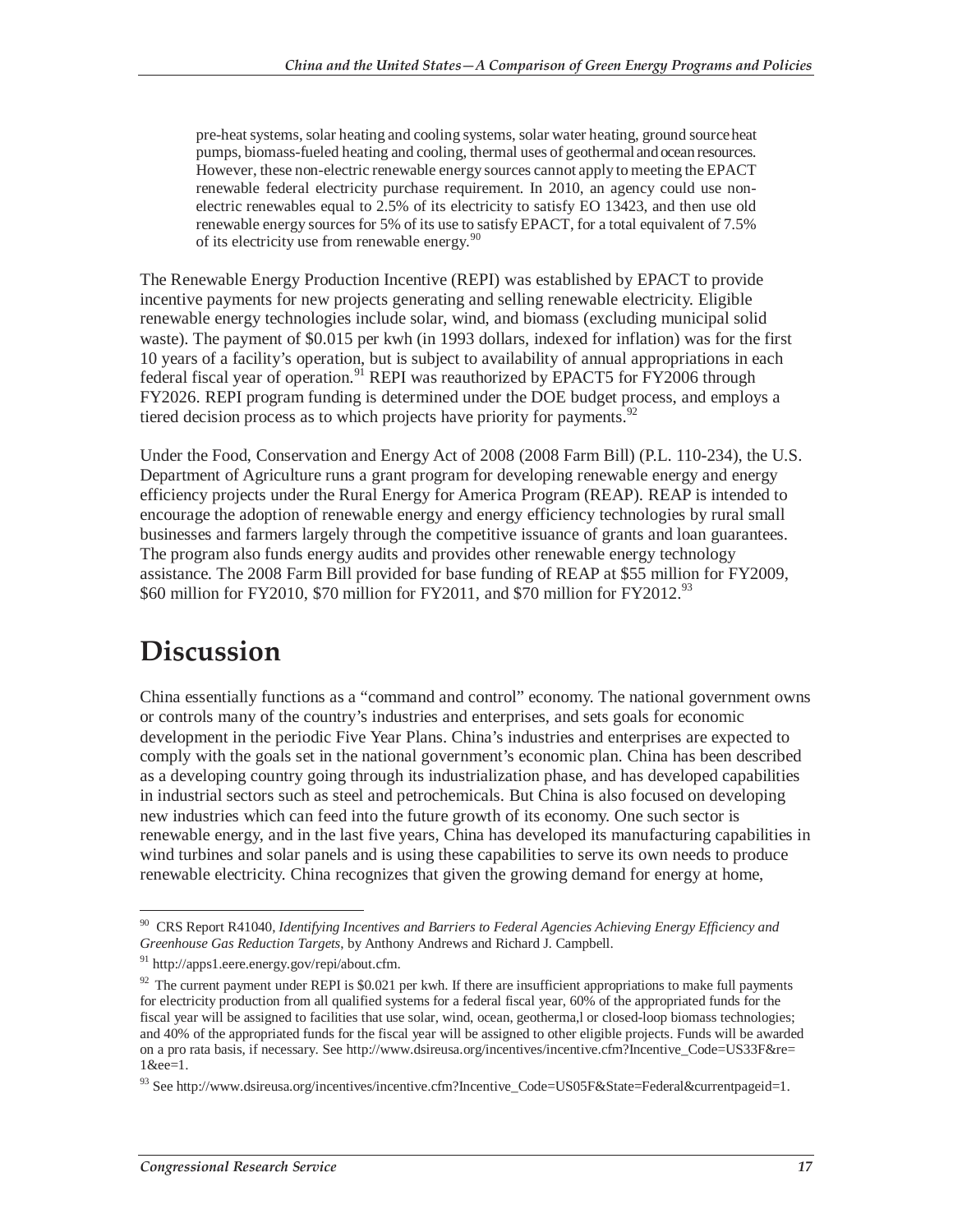developing its domestic renewable energy industry and building manufacturing capacity can lead to advantages in future export markets.

Officially, energy efficiency and conservation are China's top energy priority. These are considered the "low-hanging fruit" in the quest to reduce energy use and cut demand. Energy efficiency benchmarks have been established for China's top 1,000 energy consuming industries (which accounted for 33% of national and 47% of industrial energy usage in 2004) with energy reduction goals set for each enterprise.<sup>94</sup> China is the world's largest market for new construction with approximately 2 billion square meters of floor space added annually. China's existing building codes (for both residential and public buildings) focuses on heating, ventilation and air conditioning, as well as lighting, hot water, and power use. New standards have been in development since 2005 with national energy design criteria for residential buildings.<sup>95</sup> Energy efficient building codes are a key tool in establishing passive measures for energy savings in new future housing stock. Similarly, in the power generation sector, smaller, less energy efficient coalfired power plants have been targeted for closure as China aims for efficiencies of scale in building larger, state-of-the-art, more efficient coal power generation.

However, renewable energy development is a rising priority for power generation in China. In late 2009, the Standing Committee of the National People's Congress affirmed its support of the development of the renewable power industry by building China's domestic capacity. Grid companies were directed to purchase all renewable electricity generated, with the State Council to determine the proportion of renewable electricity to overall generating capacity in order to meet national goals.<sup>96</sup>

The weak link in these plans is transmission. Targets have been set for building renewable electric power generation without similar planning for accomplishing grid connection and integration, especially for remote wind power. China's grid companies must accept subsidized wind power, but costs of building transmission lines to connect to wind farms (especially those in remote regions) are not subsidized. As a result, as much as one-third of wind power generation in China is not connected to the grid due to a lack of transmission capacity. When combined with low tariffs, this likely means that China's wind power sector has been operating at a  $\cos^{97}$  To help remedy the imbalance, the State Grid Corporation has begun to build a pilot "Smart Grid" in China's larger cities to help integrate renewable energy sources. Goals for a Smart Grid are expected to be incorporated into China's next Five Year plan, with a "unified strong and smart grid" to be built nationwide by  $2020.^{98}$ 

<sup>-</sup>94 Lynn Price, Xuejun Wang, and Jiang Yun, *China's Top-1000 Energy-Consuming Enterprises Program: Reducing Energy Consumption of the 1000 Largest Industrial Enterprises in China*, Ernest Orlando Lawrence Berkeley National Laboratory, LBNL-519E, June 2008.

<sup>95</sup> B. Shui, M. Evans, and H. Lin, et al., *Country Report on Building Energy Codes in China*, Pacific Northwest National Laboratory, April 2009, http://www.energycodes.gov/implement/pdfs/CountryReport\_China.pdf. 96 CENet.

 $97$  China's wind power sector is expected to be operating at a loss for some time to come, largely due to the practice of awarding concessions to the bids with the lowest tariff and awarding contracts for the life of a project. As such, higher government subsidies may be required for wind farm profitability, and building transmission infrastructure will still be needed on a massive scale to bring this power to market. See Guardian.co.uk, *Wind Power Growth in China's Deserts Ignored Financial Risks*, May 14, 2010, http://www.guardian.co.uk/environment/2010/may/14/wind-power-chinadesert.

<sup>&</sup>lt;sup>98</sup> The "Smart Grid" is an intelligent system capable of seamlessly integrating renewable energy sources like solar and wind power into the electricity network. See Xinhua News, *China Sets to Build Smart Grid to Tap Renewable Energy*, (continued...)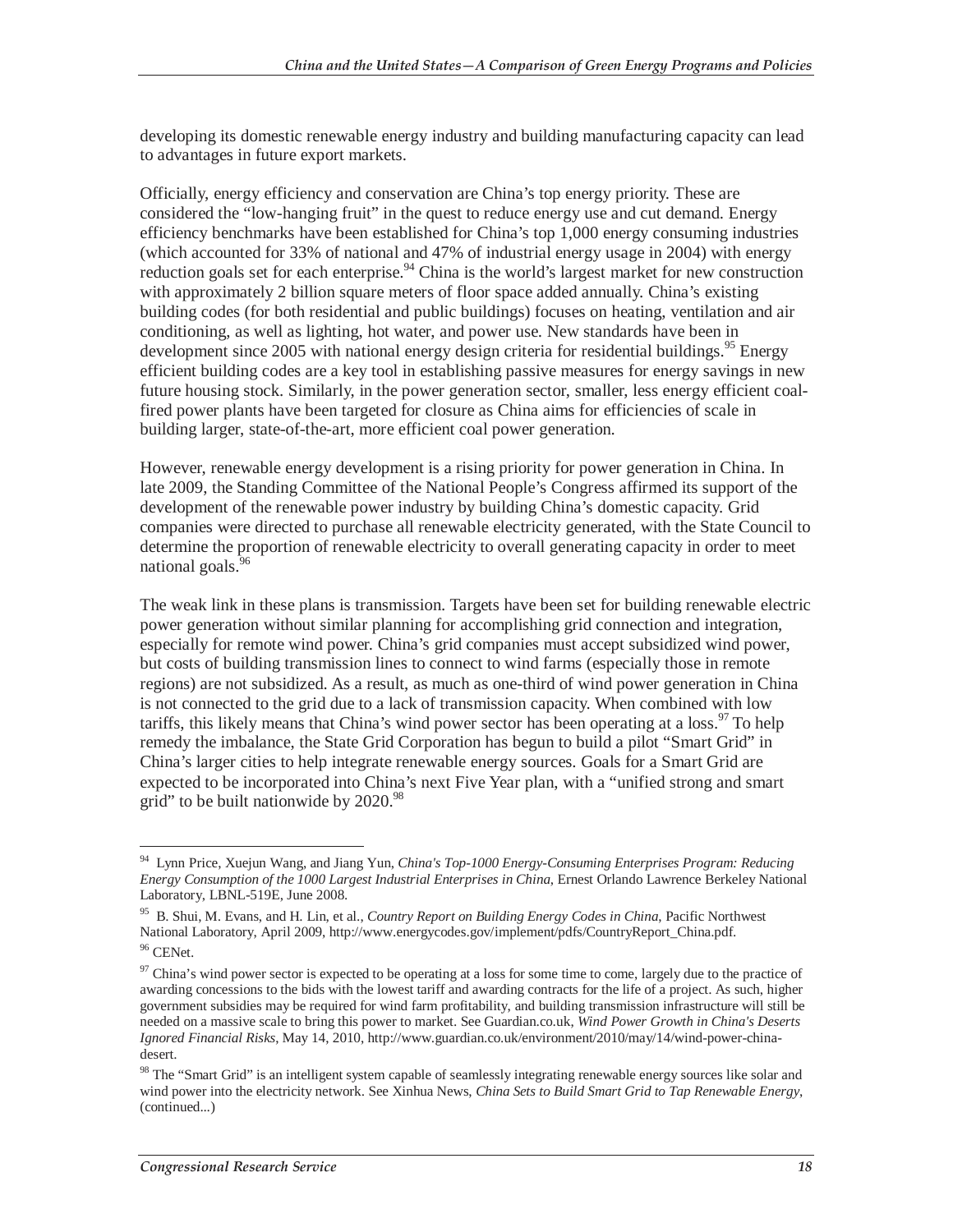China today is dealing with some of the same issues that the United States is likely to face as it considers building the infrastructure to take advantage of potentially huge wind and solar resources of the west and southwest. China's transmission system (like that of the United States) is mostly regional in functionality, and could benefit from improved connectivity across regions if renewable resources in remote areas are to be more fully harnessed. The cost of developing the transmission system will be great in both countries, but China has begun to build efficient ultrahigh voltage (UHV) transmission lines (i.e., voltages of 1,000 kilovolt (KV) alternating current, or higher, and 800 KV direct current, or higher). UHV can reduce transmission line losses and transmit more power over longer distances.<sup>99</sup> China's State Grid Corporation plans to invest \$88 billion through 2020 to build UHV lines. $100$ 

In contrast to China's centrally controlled economy, the United States has largely a market-driven economy. Some observers argue that the current higher costs of renewable electricity do not favor market adoption.<sup>101</sup> However, the goals for increased use of renewable energy are diverse, and include energy security, energy independence, cleaner air, and more recently anthropogenic climate change, sustainability concepts, and economic development. Goals for reducing pollution have been enforced by government regulations requiring changes in the fuels used for power generation, and are often buttressed by requirements to install equipment to reduce particular types of emissions. Such goals could reasonably be said to apply to both the United States and China.

Pending legislation in the  $111<sup>th</sup> Congress<sup>102</sup> contains provisions which could serve to increase$ power generation from renewable energy by establishing market drivers (such as a national renewable electricity standard<sup>103</sup> or other measures to build demand) which could catalyze U.S. renewable electricity development, encouraging venture capital and private sector investment. However, it is noted that the United States and the United Kingdom are the only major nations relying on significant venture capital investment for clean energy technology development.<sup>104</sup> Venture capital has driven much energy innovation in the United States in the past and will undoubtedly play a role in the future in funding the next generations of clean energy technologies. But developing a renewable energy industry in the United States without large scale imports of major parts and equipment from overseas will likely continue to mean major investments from

<u>.</u>

<sup>(...</sup>continued)

March 13, 2010, http://news.xinhuanet.com/english2010/china/2010-03/13/c\_13209617.htm.

<sup>99</sup> International Electrotechnical Commission, *Energy efficient Ultra High Voltage: the future of electricity transmission*, March 2007, http://electronics.ihs.com/news/articles/iec-uhv-electricity-transmission.htm.

<sup>100</sup> Julian Wong and Andrew Light, *China Begins Its Transition to a Clean-Energy Economy*, Center for American Progress, June 4, 2009, http://www.americanprogress.org/issues/2009/06/china\_energy\_numbers.html.

<sup>101</sup> Jerry Taylor and Peter Van Doren , *Evaluating the Case for Renewable Energy: Is Government Support Warranted?*, CATO Institute, Policy Analysis no. 422, January 10, 2002, http://www.cato.org/pub\_display.php? pub\_id=1281.

<sup>&</sup>lt;sup>102</sup> Several bills currently pending in Congress for climate change mitigation and clean energy seek to establish a federal renewable energy (or electricity) standard (RES). These include H.R. 2454, the American Clean Energy and Security Act of 2009, and S. 1462, the American Clean Energy Leadership Act of 2009. Under current proposals, the RES would require retail electric suppliers to obtain increasing percentages of renewable electricity for the power they provide to customers. CRS Report R41089, *Small Hydro and Low-Head Hydro Power Technologies and Prospects*, by Richard J. Campbell.

<sup>&</sup>lt;sup>103</sup> A renewable electricity standard would require retail electricity providers to supply a minimum percentage of electricity from renewable energy sources, such as solar and wind.

<sup>104</sup> Pew Charitable Trusts, *Who's Winning the Clean Energy Race?*, March 2010, http://www.pewtrusts.org/ uploadedFiles/wwwpewtrustsorg/Reports/Global\_warming/G-20%20Report.pdf?n=5939.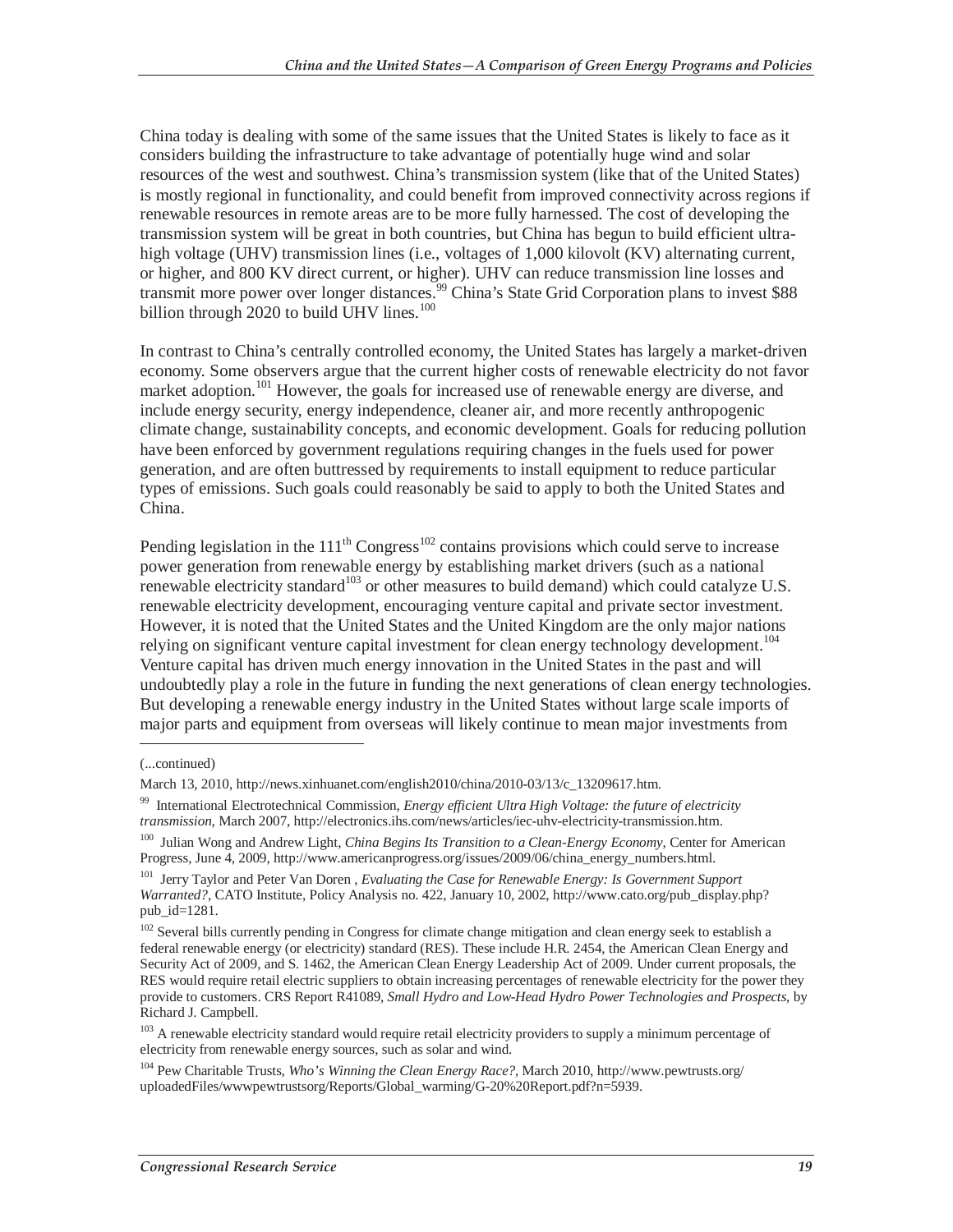the federal government to help create a domestic manufacturing capacity. Such an effort may have to go beyond tax credits and loan guarantees which have been used to this point in time if the development of renewable energy technology manufacturing capacity and "green jobs" creation are goals. In some countries, these policies can be instituted at the discretion of a central government. The massive allocation of government-funded resources by countries seeking to build renewable energy technology leadership and global market share is an indication of the greater reliance these nations expect to have on the renewable energy industry. The potential for product and equipment sales is key to their belief that such a transition should be accelerated.

China has chosen to implement a Renewable Energy Law mandating minimum deployment levels for renewable electricity technologies (in terms of gigawatts of capacity by a target date), and to support these deployment goals with a complementary, national feed-in tariff for selected technologies. If increased deployment of renewable electricity technologies is a U.S. policy goal, a recent analysis by the National Renewable Energy Laboratory suggests that the United States could also implement both a renewable electricity standard and a FIT.<sup>105</sup>

The United States has traditionally relied primarily on market forces and tax incentives to encourage the development and deployment of new technologies. This would be the "business as usual" model. However, several forces are in play that call the "business as usual" model for innovation and deployment of renewable energy technologies into question: for example, investment dollars are scarce at this time, as the nation struggles to emerge from a recession; and other nations have aggressively used governmental powers to channel resources into renewable energy programs that have permitted them to establish renewable energy industries whose products and productivity often exceed those of the United States. Further, many believe that the U.S.'s existing (mostly non-renewable) low-cost energy system limits market opportunities in the short term, despite potential opportunities in the longer term or abroad. As a result, numerous observers and pundits have argued for more aggressive governmental intervention to bolster and accelerate U.S. activities relating to renewable energy. This is the backdrop for President Obama's declaration of a U.S. policy to invest in clean energy jobs.

While the PTC and ITC are considered important to industry investment in renewable energy deployment, plans to make these tax incentives applicable over the long-term have yet to eventuate. One option of a model for the future could be the Obama Administration's inclusion in the FY2010 budget of \$75 billion to make permanent the Internal Revenue Code Section 41, Research and Experimentation tax credit.<sup>106</sup> The credit, which expired at least eight times, was designed to help businesses develop new and improved products and processes.

Like China, the United States relies most on coal for electric power generation with that fuel providing about half of the U.S. power generation.<sup>107</sup> Clean coal is seen as a part of China's clean energy future, and an opportunity exists for China and the United States to work together to develop clean coal technology.<sup>108</sup> However, China has decided that renewable electricity will also be a significant part of that energy future, with current plans for renewable energy sources to

 $\overline{a}$  $105$  FITP.

<sup>106</sup> http://www.whitehouse.gov/the\_press\_office/Fact-Sheet-A-Historic-Commitment-To-Research-And-Education/.

<sup>&</sup>lt;sup>107</sup> U.S. Energy Information Administration, *Net Generation by Energy Source: Total (All Sectors)* , May 14, 2010, http://www.eia.doe.gov/cneaf/electricity/epm/table1\_1.html.

<sup>108</sup> See http://www.energy.gov/news2009/documents2009/US-China\_Fact\_Sheet\_Coal.pdf.